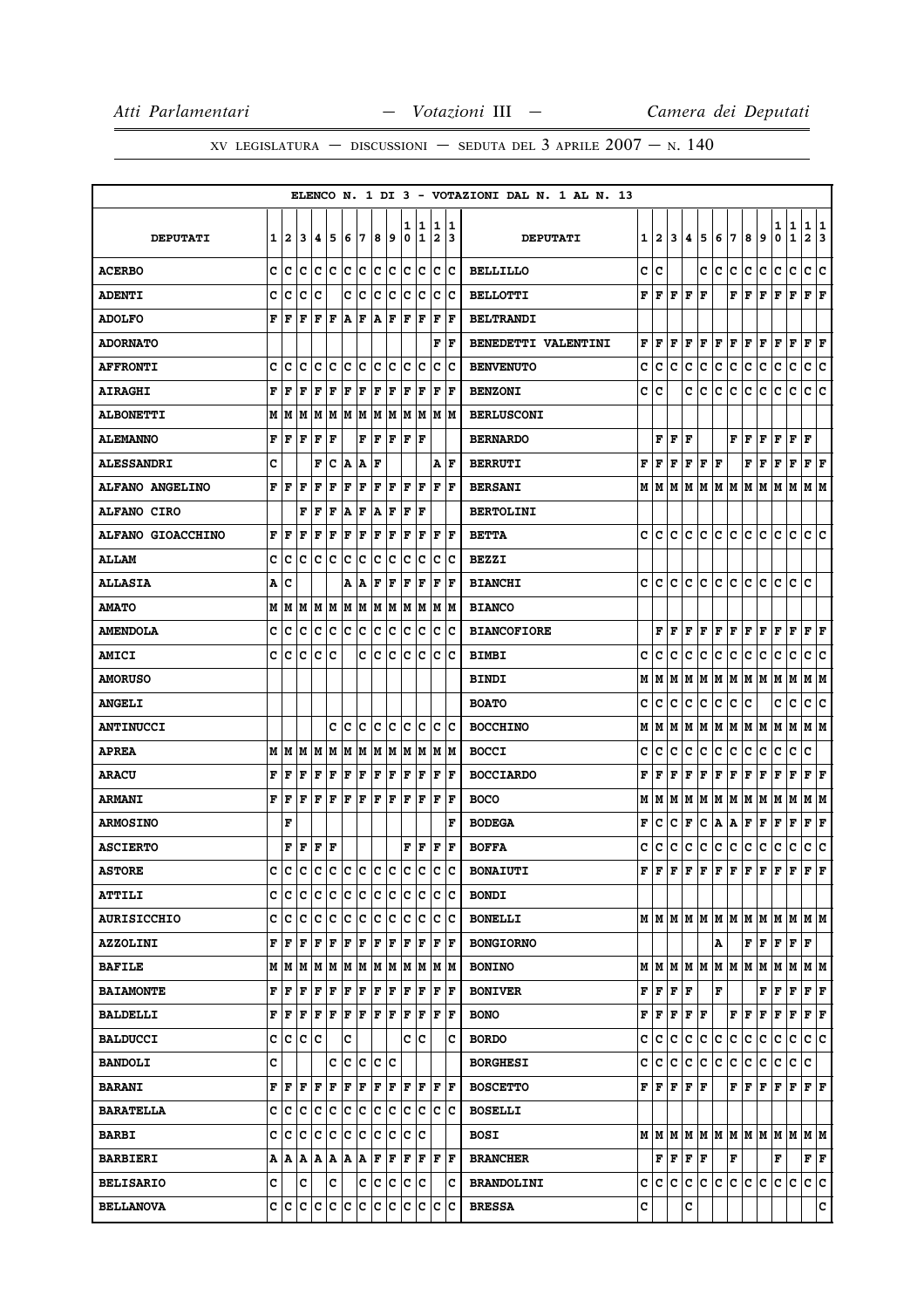|                     |   |                           |                                      |                      |           |                     |     |                      |      |        |                      |                                       |          | ELENCO N. 1 DI 3 - VOTAZIONI DAL N. 1 AL N. 13 |       |       |       |                   |     |                           |                               |     |     |                                                                                                                                                                                                                                                                                                                                                                                               |                    |                      |     |
|---------------------|---|---------------------------|--------------------------------------|----------------------|-----------|---------------------|-----|----------------------|------|--------|----------------------|---------------------------------------|----------|------------------------------------------------|-------|-------|-------|-------------------|-----|---------------------------|-------------------------------|-----|-----|-----------------------------------------------------------------------------------------------------------------------------------------------------------------------------------------------------------------------------------------------------------------------------------------------------------------------------------------------------------------------------------------------|--------------------|----------------------|-----|
| <b>DEPUTATI</b>     | 1 | $\mathbf{2}$              | 3                                    | 14.                  | 15        | 6                   | 7   | 8                    | و    | 1<br>0 | 11<br>1              | 1<br>2                                | 11<br>13 | <b>DEPUTATI</b>                                |       | 1   2 | 3     | 4                 | 5   | 6                         | 7                             | 8   | 9   | 1<br>0                                                                                                                                                                                                                                                                                                                                                                                        | 1<br>$\mathbf 1$   | 1 1<br>$\mathbf{2}$  | 3   |
| <b>BRICOLO</b>      |   |                           | C C A C A A F F                      |                      |           |                     |     |                      |      |        | $ {\bf F}  {\bf F} $ | F  F                                  |          | <b>CASTIELLO</b>                               |       |       |       |                   |     |                           |                               |     |     |                                                                                                                                                                                                                                                                                                                                                                                               |                    |                      |     |
| <b>BRIGANDI'</b>    |   | c                         | ١c                                   | A                    | Iс        |                     | A A | F                    | F    | F      | F                    | F                                     | ١F       | <b>CATANOSO</b>                                |       |       |       |                   |     |                           |                               |     |     |                                                                                                                                                                                                                                                                                                                                                                                               |                    |                      |     |
| <b>BRIGUGLIO</b>    |   |                           |                                      |                      |           |                     |     |                      |      |        |                      |                                       |          | <b>CATONE</b>                                  |       | MMM   |       |                   | M M |                           | M M                           | MM  |     | M                                                                                                                                                                                                                                                                                                                                                                                             | lм                 | M  M                 |     |
| <b>BRUGGER</b>      |   |                           |                                      |                      |           |                     |     |                      |      |        |                      | M  M  M  M  M  M  M  M  M  M  M  M  M |          | <b>CECCACCI RUBINO</b>                         | F   F |       |       |                   | FF  | F                         | F                             | F   | F   | F                                                                                                                                                                                                                                                                                                                                                                                             | F                  | $ {\bf F}  {\bf F} $ |     |
| <b>BRUNO</b>        | F | l F                       | F                                    | F                    |           | ${\bf F}$ ${\bf F}$ |     | F                    | F    | F      | F                    | F                                     | lF.      | <b>CECCUZZI</b>                                |       | c     | c     | c                 | c   | c                         | с                             | с   | c   | с                                                                                                                                                                                                                                                                                                                                                                                             | с                  | c                    | Iс  |
| <b>BRUSCO</b>       |   |                           |                                      |                      |           |                     |     | F                    | F    | F      | F                    | l F                                   |          | <b>CENTO</b>                                   | М     | M     | M     | М                 | M   | M                         | M                             | M   | M   | M                                                                                                                                                                                                                                                                                                                                                                                             | M                  | M  M                 |     |
| <b>BUCCHINO</b>     | C | ١c                        | lc                                   | Iс                   | c         | c                   | c   | c                    | c    | c      | c                    |                                       |          | <b>CERONI</b>                                  | F     | F     | F     | F                 | F   | $\mathbf F$               | F                             | F   | F   | F                                                                                                                                                                                                                                                                                                                                                                                             | F                  | F                    | F   |
| <b>BUEMI</b>        |   |                           | C                                    | lc                   | c         | c                   | c   |                      | C    | lc.    | lc                   |                                       |          | <b>CESA</b>                                    | F     | F     | F     | $\mathbf F$       | F   | A                         | F                             | F   | F   | F                                                                                                                                                                                                                                                                                                                                                                                             | $\bar{\mathbf{F}}$ | F                    | F   |
| <b>BUFFO</b>        |   |                           |                                      |                      |           |                     |     |                      | c    |        |                      |                                       |          | <b>CESARIO</b>                                 | c     | c     | c     | c                 | c   | c                         | c                             |     | c   | c                                                                                                                                                                                                                                                                                                                                                                                             | c                  | с                    | c   |
| <b>BUGLIO</b>       | c | c                         | Ιc                                   | Iс                   | Ιc        | Ιc                  | ΙC  | Ιc                   | Ιc   | с      | Ιc                   | с                                     | lc       | <b>CESARO</b>                                  | F     |       | F     | l F               |     |                           |                               |     | F   |                                                                                                                                                                                                                                                                                                                                                                                               | $\mathbf F$        | F                    | F   |
| <b>BUONFIGLIO</b>   | F | F                         | F                                    | F                    | F         | F                   | F   | F                    |      | F      | F                    | F                                     | F        | <b>CESINI</b>                                  | c     | c     |       | c                 | c   | c.                        | c                             | c   | c   | c                                                                                                                                                                                                                                                                                                                                                                                             | c                  | c c                  |     |
| <b>BUONTEMPO</b>    |   | F                         | F                                    | F                    | F         |                     |     | F                    |      | F      | F                    | F                                     | l F      | <b>CHIANALE</b>                                | c     | c     | c     | c                 | с   | с                         | с                             | с   | c   | с                                                                                                                                                                                                                                                                                                                                                                                             | с                  | с                    | lc. |
| <b>BURCHIELLARO</b> | c | c                         | c                                    | c                    | c         | c                   | c   | c                    | c    | c      | c                    | $\mathbf C$                           | lc       | <b>CHIAROMONTE</b>                             |       |       |       |                   |     |                           |                               |     |     |                                                                                                                                                                                                                                                                                                                                                                                               |                    |                      |     |
| <b>BURGIO</b>       | C | lc                        | lc                                   | c                    | c         | c                   | c   | c                    | c    | c      | Ιc                   | lc.                                   | Ιc       | <b>CHICCHI</b>                                 | c     | c     | c     | c                 | c   | с                         | lc.                           | с   | c   | c                                                                                                                                                                                                                                                                                                                                                                                             | c                  | c                    | lc. |
| <b>BURTONE</b>      | C | lc                        | c                                    | Iс                   | lc        | Ιc                  | ١c  | lc                   | lc   | C      | Ιc                   | c                                     | Ιc       | <b>CHITI</b>                                   | М     | M     | M     | М                 | M   | M                         | M                             | M   | M   | M                                                                                                                                                                                                                                                                                                                                                                                             | M                  | M  M                 |     |
| <b>CACCIARI</b>     | C |                           | c                                    | Ιc                   | Ιc        | Ιc                  |     | c                    |      | c      | Ιc                   |                                       | c        | <b>CIALENTE</b>                                | c     | lc.   | c     | c                 | c   | c.                        | c                             | c.  | lc. | c                                                                                                                                                                                                                                                                                                                                                                                             | Iс                 | c c                  |     |
| <b>CALDAROLA</b>    |   |                           |                                      |                      |           |                     |     |                      |      |        |                      |                                       |          | <b>CICCHITTO</b>                               |       |       |       |                   |     |                           |                               |     |     |                                                                                                                                                                                                                                                                                                                                                                                               |                    |                      |     |
| <b>CALGARO</b>      |   | c  c                      | lc.                                  | c c                  |           | c c                 |     |                      | c c  |        | lc Ic                | lc Ic                                 |          | <b>CICCIOLI</b>                                | F     | lF.   | F     | lF.               | F   | $ {\bf F}  {\bf F} $      |                               | F   | ΙF  | $ {\bf F}  {\bf F} $                                                                                                                                                                                                                                                                                                                                                                          |                    | $ {\bf F}  {\bf F} $ |     |
| CALIGIURI           | F | lF                        | l F                                  | F                    | F         | F                   | F   | ΙF                   | F    | ΙF     | F                    | F                                     | lF.      | CICU                                           | F     | l F   | F     | F                 | F   | F                         | F                             | F   | F   | F                                                                                                                                                                                                                                                                                                                                                                                             | F                  | F                    | F   |
| <b>CAMPA</b>        |   | F                         |                                      | $ {\bf F}  {\bf F} $ |           | F                   | F   | F                    | lF.  | lF.    | F                    | F                                     | ١F       | <b>CIOCCHETTI</b>                              | F     | F     | F     | $\mathbf F$       | F   | A                         | F                             | F F |     | F                                                                                                                                                                                                                                                                                                                                                                                             | F                  | $ {\bf F}  {\bf F} $ |     |
| <b>CANCRINI</b>     |   |                           |                                      |                      |           |                     | C   | lc                   |      |        |                      |                                       |          | <b>CIOFFI</b>                                  | c     | c     | c     | c                 | с   | c                         | c                             | с   |     | c                                                                                                                                                                                                                                                                                                                                                                                             | $\mathbf C$        | c                    | c   |
| <b>CANNAVO'</b>     |   |                           |                                      |                      |           |                     |     |                      |      |        |                      |                                       |          | CIRIELLI                                       | F     | F     | F     | F                 | F   | $\mathbf F$               | F                             | F   | F   | F                                                                                                                                                                                                                                                                                                                                                                                             |                    | F                    |     |
| <b>CAPARINI</b>     |   | A   C                     |                                      |                      |           |                     | Α   | l F                  | F    | lF.    | lF                   |                                       | ΙF       | CIRINO POMICINO                                |       |       |       |                   |     |                           |                               |     |     |                                                                                                                                                                                                                                                                                                                                                                                               |                    |                      |     |
| <b>CAPEZZONE</b>    |   |                           |                                      |                      |           |                     |     |                      |      |        |                      |                                       |          | CODURELLI                                      | c     | c     | c     | c                 | lc. | c                         | lc.                           | c   | c   | c                                                                                                                                                                                                                                                                                                                                                                                             | c                  | c c                  |     |
| CAPITANIO SANTOLINI |   |                           |                                      |                      |           |                     |     |                      |      |        |                      |                                       |          | <b>COGODI</b>                                  | c     | c     | c     | c                 | c   | c                         | lc.                           | c   | c   | c                                                                                                                                                                                                                                                                                                                                                                                             | c                  | c c                  |     |
| <b>CAPODICASA</b>   |   |                           |                                      |                      |           |                     |     |                      |      |        |                      | MIMIMIMIMIMIMIMIMIMIMI                |          | <b>COLASIO</b>                                 |       |       |       |                   |     |                           |                               |     |     |                                                                                                                                                                                                                                                                                                                                                                                               |                    |                      |     |
| <b>CAPOTOSTI</b>    |   |                           | c c c c c                            |                      |           | c c                 |     | c c                  |      |        | c c                  | c c                                   |          | <b>COLUCCI</b>                                 |       |       |       |                   |     |                           |                               |     |     | $M$   $M$   $M$   $M$   $M$   $M$   $M$   $M$   $M$   $M$   $M$   $M$                                                                                                                                                                                                                                                                                                                         |                    |                      |     |
| <b>CARBONELLA</b>   |   |                           | c c c                                |                      | c c c c   |                     |     | c c                  |      | lc.    | Iс                   | lc.                                   | Iс       | <b>COMPAGNON</b>                               |       |       |       |                   |     |                           |                               |     |     | $\mathbf{F} \,   \, \mathbf{F} \,   \, \mathbf{F} \,   \, \mathbf{F} \,   \, \mathbf{F} \,   \, \mathbf{F} \,   \, \mathbf{F} \,   \, \mathbf{F} \,   \, \mathbf{F} \,   \, \mathbf{F} \,   \, \mathbf{F} \,   \, \mathbf{F} \,   \, \mathbf{F} \,   \, \mathbf{F} \,   \, \mathbf{F} \,   \, \mathbf{F} \,   \, \mathbf{F} \,   \, \mathbf{F} \,   \, \mathbf{F} \,   \, \mathbf{F} \,   \,$ |                    | F F                  |     |
| <b>CARDANO</b>      |   |                           | c  c  c  c  c                        |                      |           | Ιc                  | ∣c  | Ιc                   | Iс   | Iс     | Ιc                   | c c                                   |          | <b>CONSOLO</b>                                 |       |       |       |                   |     |                           |                               |     |     | ${\bf F}\, \,{\bf F}\, \,{\bf F}\, \,{\bf F}\, \,{\bf F}\, \,{\bf F}\, \,{\bf F}\, \,{\bf F}\, \,{\bf F}\, \,{\bf F}\, \,{\bf F}\, \,{\bf F}\, \,{\bf F}\,$                                                                                                                                                                                                                                   |                    |                      |     |
| <b>CARDINALE</b>    |   |                           | c c c c c c c                        |                      |           |                     | lc. | lc.                  | Iс   | lc.    | Ιc                   | c c                                   |          | <b>CONTE GIANFRANCO</b>                        |       |       |       |                   |     |                           |                               |     |     |                                                                                                                                                                                                                                                                                                                                                                                               |                    |                      |     |
| <b>CARFAGNA</b>     |   | $\mathbf{F}   \mathbf{F}$ |                                      |                      | F         | l F                 | F   | F                    | F    | F      | F                    | F                                     | ١F       | <b>CONTE GIORGIO</b>                           |       |       |       |                   |     |                           |                               |     |     |                                                                                                                                                                                                                                                                                                                                                                                               |                    |                      |     |
| <b>CARLUCCI</b>     |   |                           | F   F   F   F   F   F                |                      |           |                     |     | $ {\bf F}  {\bf F} $ |      |        | F  F                 | $ {\bf F}  {\bf F} $                  |          | <b>CONTENTO</b>                                |       |       |       |                   |     |                           |                               |     |     | ${\bf F}\, \,{\bf F}\, \,{\bf F}\, \,{\bf F}\, \,{\bf F}\, \,{\bf F}\, \,{\bf F}\, \,{\bf F}\, \,{\bf F}\, \,{\bf F}\, \,{\bf F}\, \,{\bf F}\, \,{\bf F}\, \,{\bf F}\, \,$                                                                                                                                                                                                                    |                    |                      |     |
| <b>CARRA</b>        | c | Ιc                        | Iс                                   | Ιc                   | c         | c                   | c   | c                    | Iс   | Ιc     | Iс                   | c                                     | ∣c       | CONTI GIULIO                                   |       |       |       |                   |     |                           |                               |     |     |                                                                                                                                                                                                                                                                                                                                                                                               |                    |                      |     |
| <b>CARTA</b>        |   | c c c                     |                                      |                      | c c c c c |                     |     |                      |      |        | c                    | c                                     | Ιc       | CONTI RICCARDO                                 |       |       |       |                   |     |                           |                               |     |     |                                                                                                                                                                                                                                                                                                                                                                                               |                    | F F F                |     |
| <b>CARUSO</b>       |   |                           | c c c c                              |                      |           |                     |     |                      | c  c |        | c                    | c c                                   |          | <b>CORDONI</b>                                 |       |       |       |                   |     |                           |                               |     |     | $M$   $M$   $M$   $M$   $M$   $M$   $M$   $M$   $M$   $M$   $M$   $M$                                                                                                                                                                                                                                                                                                                         |                    |                      |     |
| <b>CASERO</b>       |   | F F                       | F                                    | lF.                  | F         | F                   | F   | F                    | F    | F      | F                    | F                                     | ١F       | COSENTINO LIONELLO                             |       |       |       | c   c   c   c   c |     |                           | c c c c                       |     |     | lC.                                                                                                                                                                                                                                                                                                                                                                                           | lc.                | c c                  |     |
| <b>CASINI</b>       |   |                           |                                      |                      |           |                     |     |                      |      |        |                      |                                       |          | COSENTINO NICOLA                               |       | F     |       |                   |     | ${\bf F} \,   \, {\bf F}$ |                               |     |     | F                                                                                                                                                                                                                                                                                                                                                                                             |                    |                      |     |
| <b>CASSOLA</b>      |   | c Ic                      |                                      |                      |           |                     |     | c c                  |      | IC.    | Iс                   | Iс                                    | ΙC       | <b>COSENZA</b>                                 |       |       | F F F |                   | F   |                           | $ {\bf F}  {\bf F}  {\bf F} $ |     | F   | F F F F                                                                                                                                                                                                                                                                                                                                                                                       |                    |                      |     |
| <b>CASTAGNETTI</b>  |   |                           |                                      |                      |           |                     |     |                      |      |        |                      | M  M                                  |          | <b>COSSIGA</b>                                 |       |       |       |                   |     |                           |                               |     |     | ${\bf F}\, \,{\bf F}\, \,{\bf F}\, \,{\bf F}\, \,{\bf F}\, \,{\bf F}\, \,{\bf F}\, \,{\bf F}\, \,{\bf F}\, \,{\bf F}\, \,{\bf F}\, \,{\bf F}\, \,{\bf F}\, \,{\bf F}\,$                                                                                                                                                                                                                       |                    |                      |     |
| <b>CASTELLANI</b>   |   |                           | ${\bf F}$ $\bf  F$ $\bf  F$ $\bf  F$ |                      | F         | ΙF                  | F   | ΙF                   | F    | F      | F                    | F                                     | F        | <b>COSTA</b>                                   |       |       | FF    |                   |     | F F F F                   |                               | F F |     | $F$ $F$ $F$                                                                                                                                                                                                                                                                                                                                                                                   |                    |                      |     |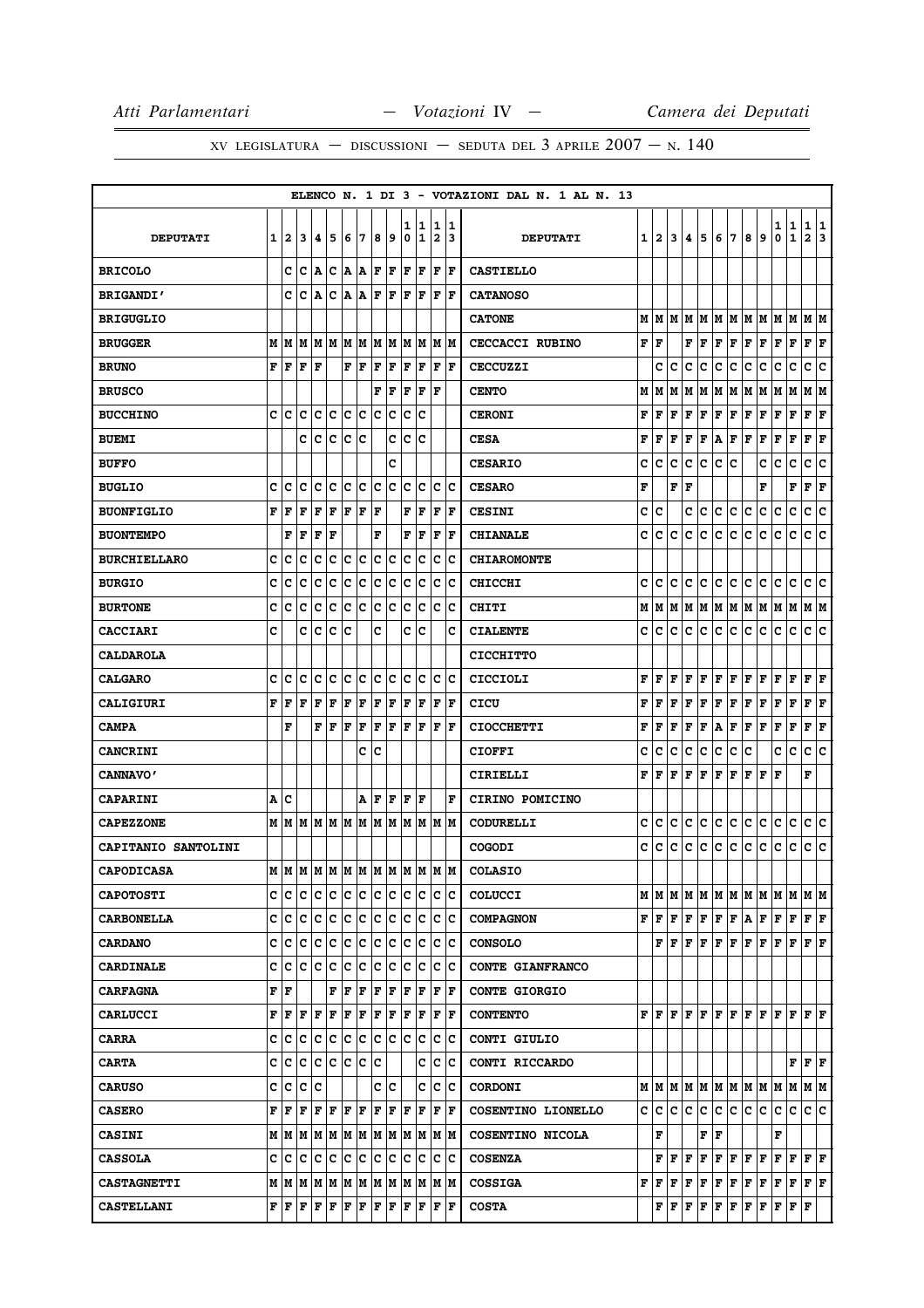|                     |   |                   |    |             |     |       |     |         |             |        |                        |                              |                      | ELENCO N. 1 DI 3 - VOTAZIONI DAL N. 1 AL N. 13 |    |              |     |                                |     |                           |     |     |              |        |                              |                                                                                                                                                                         |    |
|---------------------|---|-------------------|----|-------------|-----|-------|-----|---------|-------------|--------|------------------------|------------------------------|----------------------|------------------------------------------------|----|--------------|-----|--------------------------------|-----|---------------------------|-----|-----|--------------|--------|------------------------------|-------------------------------------------------------------------------------------------------------------------------------------------------------------------------|----|
| <b>DEPUTATI</b>     | 1 | $\mathbf{z}$      | 3  | 14.         | 5   | 6     | 17  | 8       | و ا         | 1<br>0 | 11<br>1                | 1<br>$\overline{\mathbf{2}}$ | 11<br>13             | <b>DEPUTATI</b>                                | 11 | $\mathbf{2}$ | 3   | 4.                             | 5   | 6                         | 17  | 8   | 9            | 1<br>0 | $\mathbf{1}$<br>$\mathbf{1}$ | 1 1<br>$\mathbf{2}$                                                                                                                                                     | 3  |
| <b>COSTANTINI</b>   |   | c  c              |    | c c         |     | c c   |     | c c     |             | Ιc     |                        |                              | c  c                 | DI CAGNO ABBRESCIA                             |    | FIF          |     | $ {\bf F}  {\bf F} $ ${\bf F}$ |     | F                         | F   | F F |              | F      | F                            | $ {\bf F}  {\bf F} $                                                                                                                                                    |    |
| <b>COTA</b>         |   | c                 | ١c | A           | Ιc  | A   A |     | F       | F           | F      | ١F                     | l F                          | ١F                   | DI CENTA                                       |    |              |     |                                |     | F                         | F   | F   | F            | F      | F                            | F                                                                                                                                                                       |    |
| <b>CRAPOLICCHIO</b> |   |                   |    |             |     |       |     |         |             |        |                        |                              |                      | <b>DI GIOIA</b>                                |    |              |     |                                |     |                           |     |     |              |        |                              |                                                                                                                                                                         |    |
| <b>CRAXI</b>        |   |                   |    | F F         | ١F  |       |     | F F F F |             | F F    |                        | ١F                           |                      | DI GIROLAMO                                    | c  | lc.          | lc. | c                              | lc. | c                         | lc. | C   | lc.          | c      | lc.                          | c c                                                                                                                                                                     |    |
| <b>CREMA</b>        | c | с                 | c  | c           | c   | c     | c   | c       | c           | c      |                        | c                            | ΙC                   | <b>DILIBERTO</b>                               | c  | c            |     |                                | c   | c                         | с   | c   | c            | c      | с                            | c                                                                                                                                                                       | Iс |
| CRIMI               | F | ١F                | F  | l F         | ΙF  | F     | F   | F       | F           | lF.    | F                      | F                            | ١F                   | <b>DIOGUARDI</b>                               | c  | c            | c   | c                              | с   | c                         | с   | с   | c            | с      | с                            | c                                                                                                                                                                       |    |
| <b>CRISAFULLI</b>   |   |                   |    |             |     |       |     |         |             |        |                        |                              |                      | <b>DIONISI</b>                                 | F  | F            | F   | F                              | F   | А                         | F   | Α   | F            | F      | F                            | F                                                                                                                                                                       | F  |
| <b>CRISCI</b>       | C | c                 | lc | lc.         | lc  | lc.   | lc. | lc      | lc.         | c      | lc                     | c                            |                      | <b>DI PIETRO</b>                               | М  | M            | M   | М                              | M   | M                         | M   | M   | M            | M      | M                            | M  M                                                                                                                                                                    |    |
| <b>CROSETTO</b>     | F | F                 | F  | F           | F   |       | F   | F       | F           | F      | F                      | F                            | ١F                   | <b>D'IPPOLITO VITALE</b>                       | F  | F            | F   | F                              | F   | $\mathbf F$               | F   | F   | F            | F      | F                            | ${\bf F}$ ${\bf F}$                                                                                                                                                     |    |
| <b>CUPERLO</b>      | c | Ιc                | c  | Ιc          | Ιc  |       | c   | Ιc      | c           | lc.    | Ιc                     | c                            | ΙC                   | DI SALVO                                       | c  | c            | c   | c                              | с   | c                         | c   | с   | c            | c      | с                            | c                                                                                                                                                                       | c  |
| "AGRO מ             |   |                   |    |             |     |       |     |         |             |        |                        |                              |                      | <b>DI VIRGILIO</b>                             | F  | F            | F   | F                              | F   | F                         | F   | F   | F            | F      | F                            | F<br>F                                                                                                                                                                  |    |
| <b>D'ALEMA</b>      |   | MM                | IМ | lМ          | M   | M     | M   |         | M M         | lм     | lМ                     | lм                           | lМ                   | <b>DONADI</b>                                  | c  |              | c   | c                              | с   | с                         | с   | с   | c            | с      | с                            | c                                                                                                                                                                       | Iс |
| <b>D'ALIA</b>       |   | FF                |    | $F$ $F$ $F$ |     | A F   |     | A F     |             | F      | F                      | F                            | ١F                   | <b>DOZZO</b>                                   |    |              |     |                                |     |                           |     |     | F            | F      | F                            | F                                                                                                                                                                       |    |
| <b>D'AMBROSIO</b>   |   |                   |    |             |     | c     | ١c  | c       | с           |        | c                      | c                            | Ιc                   | <b>DRAGO</b>                                   |    |              |     |                                |     |                           |     |     |              |        |                              |                                                                                                                                                                         |    |
| <b>DAMIANO</b>      |   | MIM               | lМ | M           | M   | M     | M   |         | M  M        | lм     | lМ                     | lм                           | lМ                   | DUILIO                                         |    | MIM          | M   | M                              | M   | M M                       |     | M M |              | M M    |                              | M  M                                                                                                                                                                    |    |
| <b>D'ANTONA</b>     | c | Ιc                | Iс | Ιc          | Ιc  | lc.   | ΙC  | lc.     | Iс          | Iс     | Iс                     | Iс                           | Ιc                   | <b>D'ULIZIA</b>                                |    |              | с   | c                              | c   | c                         | c   | c   | c            | c      | c                            |                                                                                                                                                                         | c  |
| <b>D'ANTONI</b>     |   | MM                | M  | IM IM       |     |       | M M | M M     |             | M      | M                      | IM IM                        |                      | <b>DURANTI</b>                                 | c  | Iс           | c   | c                              | c   | с                         | c   | с   | c            | с      | с                            | с                                                                                                                                                                       | c  |
| <b>DATO</b>         | c | lc                | Ιc | c           | Iс  | c     | с   | c       | ∣c          | Iс     | Iс                     |                              | c                    | <b>DUSSIN</b>                                  |    | c            | c   | А                              | с   |                           | A   | F   | $\mathbf{F}$ | F      | F                            | Г<br>ŀF                                                                                                                                                                 |    |
| DE ANGELIS          | c | c                 | c  | Iс          | c   | c     | c   | c       | c           | c      | Ιc                     | c                            | Iс                   | <b>EVANGELISTI</b>                             | c  |              | c   | c                              | с   | c                         | c   | c   | c            | c      | с                            | с                                                                                                                                                                       | c  |
| DE BIASI            | c | c                 | c  | c           | c   | c     | c   | c       | c           | c      | c                      | $\mathbf C$                  | Ιc                   | <b>FABBRI</b>                                  | F  | l F          | F   | F                              | F   | F                         | F   | F   | F            | F      | F                            | F                                                                                                                                                                       | F  |
| <b>DE BRASI</b>     | C | Iс                | c  | Iс          | Ιc  | Ιc    | c   | c       | с           | c      | Ιc                     | c                            | Ιc                   | <b>FABRIS</b>                                  | М  | M            | M   | М                              | M   | M                         | M   | M   | M            | M      | M                            | M  M                                                                                                                                                                    |    |
| DE CASTRO           |   | MIM               | M  | M           | M   |       | M M | M M     |             |        | M M                    | lм                           | IМ                   | <b>FADDA</b>                                   | c  | c            | с   | c                              | c   | c                         | c   | c   | с            | c      | c                            | c                                                                                                                                                                       | ΙC |
| DE CORATO           |   | F                 | F  | F           | F   | F     | F   | F       | F           | F      | F                      | F                            | lF.                  | <b>FALLICA</b>                                 | Μ  | M            | M   |                                |     | мімімім                   |     | M M |              | MM     |                              | M  M                                                                                                                                                                    |    |
| DE CRISTOFARO       |   | c Ic              | c  | c           | c   | c     | lc. | lc      | c           | lc.    | c                      | $\mathbf C$                  | Ιc                   | <b>FALOMI</b>                                  | c  | c            | c   | c                              | с   |                           | c   | c   | c            | с      | c                            | с                                                                                                                                                                       | c  |
| <b>DEIANA</b>       |   |                   | c  | c           | c   | Ιc    |     |         | c           |        | c                      | c                            | Ιc                   | <b>FARINA DANIELE</b>                          | c  | с            | c   | c                              | lc. | c                         | c   |     | c            | c      | c                            | c                                                                                                                                                                       | c  |
| DE LAURENTIIS       |   |                   | A  | A           | lA. | ١A    | lA. |         | F           | lF.    | F                      | F                            | F                    | <b>FARINA GIANNI</b>                           | C  | c            | c   | c                              | c   | c                         |     | с   | c            | с      | $\mathbf C$                  | c                                                                                                                                                                       | ١c |
| <b>DELBONO</b>      |   | c c c c c c       |    |             |     |       |     | c c     |             | c c    |                        | c c                          |                      | <b>FARINONE</b>                                |    |              |     |                                |     | c c c c c c c c c c       |     |     |              |        |                              | c c c c                                                                                                                                                                 |    |
| DEL BUE             |   |                   |    | F F F F F   |     |       |     |         | F F F       |        |                        | F F                          |                      | <b>FASCIANI</b>                                |    |              |     |                                |     | c c c c c c c c c c       |     |     |              | c c    |                              | c c                                                                                                                                                                     |    |
| <b>DELFINO</b>      |   | FF                | ΙF | F  F        |     | A     | F   | F       | F           |        | F  F                   |                              | $ {\bf F}  {\bf F} $ | <b>FASOLINO</b>                                |    |              |     |                                |     |                           |     |     |              |        |                              | ${\bf F}\, \,{\bf F}\, \,{\bf F}\, \,{\bf F}\, \,{\bf F}\, \,{\bf F}\, \,{\bf F}\, \,{\bf F}\, \,{\bf F}\, \,{\bf F}\, \,{\bf F}\, \,{\bf F}\, \,{\bf F}\,$             |    |
| <b>D'ELIA</b>       |   |                   |    |             |     |       |     |         |             |        |                        |                              |                      | <b>FASSINO</b>                                 |    |              |     |                                |     |                           |     |     |              |        |                              |                                                                                                                                                                         |    |
| DELLA VEDOVA        |   |                   |    | FF          |     |       |     |         | F F F F F F |        |                        | F                            | ١F                   | FAVA                                           |    | A   C        |     |                                |     |                           |     |     |              |        |                              | $A  A F F F F F F F$                                                                                                                                                    |    |
| <b>DELL'ELCE</b>    |   |                   |    |             |     |       |     |         |             |        |                        |                              |                      | <b>FEDELE</b>                                  |    |              |     |                                |     |                           |     |     |              |        |                              | ${\bf F}\, \,{\bf F}\, \,{\bf F}\, \,{\bf F}\, \,{\bf F}\, \,{\bf F}\, \,{\bf F}\, \,{\bf F}\, \,{\bf F}\, \,{\bf F}\, \,{\bf F}\, \,{\bf F}\, \,{\bf F}\, \,{\bf F}\,$ |    |
| DEL MESE            |   |                   |    |             |     |       |     |         |             |        |                        | MMMMMMMMMMMMMMM              |                      | <b>FEDI</b>                                    | c  | lc.          | c   | c                              | c   | c.                        | c   | c.  | с            | c      | С                            | c c                                                                                                                                                                     |    |
| <b>D'ELPIDIO</b>    |   | c c c c c c c c c |    |             |     |       |     |         |             |        | $ {\rm c}\, {\rm c}\>$ | c c                          |                      | <b>FERRARA</b>                                 |    |              |     |                                |     | c c c c c c c c           |     | c c |              | lc.    | ∣c.                          | c c                                                                                                                                                                     |    |
| DE LUCA FRANCESCO   |   |                   |    |             |     |       |     |         |             |        |                        |                              |                      | <b>FERRARI</b>                                 |    |              |     |                                |     | c c c c c c c c c c c     |     |     |              | lc.    | lc.                          | c c                                                                                                                                                                     |    |
| DE LUCA VINCENZO    |   | C C C C C C C C C |    |             |     |       |     |         |             | IC.    | ΙC                     | c c                          |                      | <b>FERRIGNO</b>                                |    |              |     |                                |     |                           |     |     |              |        |                              | F F F                                                                                                                                                                   |    |
| <b>DE MITA</b>      |   | c c c c c c c c   |    |             |     |       |     |         |             |        |                        | c c c c                      |                      | <b>FIANO</b>                                   |    |              |     |                                |     | c c c c c c c c c c c c c |     |     |              |        |                              | c c                                                                                                                                                                     |    |
| DE PICCOLI          |   |                   |    |             |     |       |     |         |             |        |                        |                              |                      | <b>FILIPPESCHI</b>                             |    |              |     |                                |     |                           |     |     |              |        |                              |                                                                                                                                                                         |    |
| DE SIMONE           |   |                   |    |             |     |       |     |         |             |        |                        | c  c  c  c  c  c  c  c  c  c |                      | <b>FILIPPI</b>                                 |    |              |     |                                |     |                           |     |     |              |        |                              |                                                                                                                                                                         |    |
| DE ZULUETA          |   |                   |    |             |     |       |     |         |             |        |                        |                              |                      | FILIPPONIO TATARELLA                           |    |              |     |                                |     |                           |     |     |              |        |                              |                                                                                                                                                                         |    |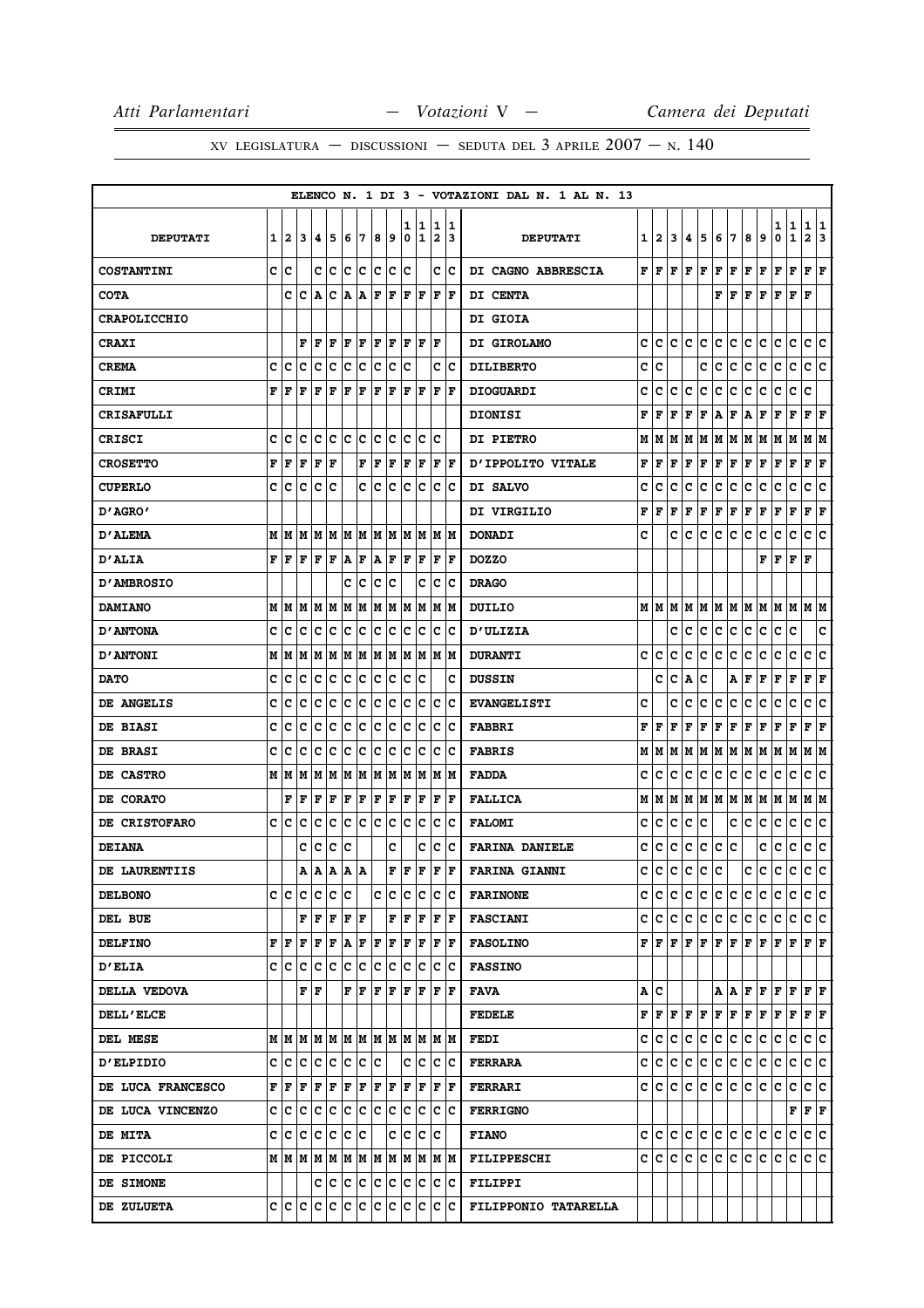|                             |   |                           |         |                                       |           |     |       |                      |       |        |         |                              |                      | ELENCO N. 1 DI 3 - VOTAZIONI DAL N. 1 AL N. 13 |   |                                       |     |                      |           |                                                                                        |     |     |                      |        |                  |                         |         |
|-----------------------------|---|---------------------------|---------|---------------------------------------|-----------|-----|-------|----------------------|-------|--------|---------|------------------------------|----------------------|------------------------------------------------|---|---------------------------------------|-----|----------------------|-----------|----------------------------------------------------------------------------------------|-----|-----|----------------------|--------|------------------|-------------------------|---------|
| <b>DEPUTATI</b>             | 1 | $\overline{a}$            | 3       | 14.                                   | 5         | 6   | 7     | 8                    | و ا   | 1<br>0 | 11<br>1 | 1<br>$\overline{\mathbf{2}}$ | 11<br>13             | <b>DEPUTATI</b>                                | 1 | $\mathbf{2}$                          | 3   | 4                    | 5         | 6                                                                                      | 17  | 8   | 9                    | 1<br>0 | 1<br>$\mathbf 1$ | 1<br>$\mathbf{2}$       | 11<br>3 |
| <b>FINCATO</b>              | c |                           | c       | lc.                                   | lc        | lc. | lc.   | c c                  |       | lc.    | lc      | lc.                          | Ιc                   | <b>GAROFANI</b>                                | c | c                                     | c   | c                    | lc.       | c                                                                                      | lc. | c   | c                    | c      | c                | c c                     |         |
| <b>FINI GIANFRANCO</b>      |   |                           |         |                                       |           |     |       |                      |       |        |         |                              |                      | <b>GASPARRI</b>                                | F | F                                     | F   | F                    | F         | $\mathbf F$                                                                            | F   | F   | F                    | F      | F                | F                       | F       |
| <b>FINI GIUSEPPE</b>        | F | F                         | F       | F                                     | l F       | F   | F     | ΙF                   | F     | F      | F       | F                            | lF.                  | <b>GELMINI</b>                                 | F | F                                     | F   | F                    | F         | F                                                                                      | F   | F   | F                    | F      | $\mathbf F$      | F                       | l F     |
| <b>FIORIO</b>               | c | ١c                        | Ιc      | Ιc                                    | Iс        | lc. | ΙC    | lc.                  | Iс    | lc.    | Iс      | c                            | Iс                   | <b>GENTILI</b>                                 | c | c                                     | c   | c                    | c         | c                                                                                      | c   | c   | c                    | c      | c                | c                       |         |
| <b>FIORONI</b>              |   | MИ                        | lМ      | lМ                                    | M         | lМ  | M     | M                    | M     | M      | M       | M                            | lМ                   | GENTILONI SILVERI                              | М | lМ                                    | M   | M                    | M         | IМ                                                                                     | lм  | lМ  | M                    | M      | M                | M  M                    |         |
| <b>FISTAROL</b>             |   |                           | c       | c                                     | c         | Ιc  | c     | c                    | c     | c      | Ιc      | c                            | Ιc                   | <b>GERMANA'</b>                                |   |                                       |     |                      |           |                                                                                        |     |     |                      |        |                  |                         |         |
| <b>FITTO</b>                | F | l F                       | F       | F                                     | F         |     | F     | l F                  | F     | ΙF     | ΙF      | F                            | ١F                   | <b>GERMONTANI</b>                              | F | F                                     | F   | F                    | l F       |                                                                                        | F   | F   | F                    | F      | l F              | F                       | ΙF      |
| <b>FLORESTA</b>             |   |                           |         |                                       |           |     |       |                      |       |        |         |                              |                      | <b>GHIZZONI</b>                                | C | c                                     | C   | c                    | c         | $\mathbf{C}$                                                                           | c   | c   | C                    |        | C                | c                       | lc.     |
| <b>FLUVI</b>                | C | Iс                        | с       | Iс                                    | Ιc        | lc  | ١c    | lc.                  | lc    | lc.    | lc      | c                            | ١c                   | <b>GIACHETTI</b>                               | c | c                                     | c   | c                    | c         | c                                                                                      | c   | c   | c                    | Iс     | c                | c                       | lc.     |
| FOGLIARDI                   | C | Iс                        | c       | lc                                    | Ιc        | Ιc  | lc.   | Ιc                   | c     | c      | c       | c                            |                      | <b>GIACOMELLI</b>                              | c | c                                     | c   | c                    | C         |                                                                                        |     |     |                      |        |                  |                         | C       |
| <b>FOLENA</b>               |   | M   M                     | lМ      | MM                                    |           |     | MM    |                      | MM    |        | M M     |                              | M  M                 | <b>GIACOMONI</b>                               | F | F                                     | F   | $\mathbf F$          | F         | F F                                                                                    |     | F   | F                    | F      | F                | F                       | ΙF      |
| <b>FONTANA CINZIA MARIA</b> | c | Iс                        | c       | с                                     | c         | c   | c     | c                    | с     | c      | c       | c                            | Iс                   | <b>GIBELLI</b>                                 | А | c                                     | c   | Α                    | с         | Α                                                                                      | A   | F   | F                    | F      | F                | F                       | ΙF      |
| FONTANA GREGORIO            | F | l F                       | l F     | F                                     | ΙF        | F   | F     | F                    | F     | F      | F       | F                            | l F                  | <b>GIORDANO</b>                                |   |                                       |     |                      |           |                                                                                        |     |     |                      |        |                  |                         |         |
| <b>FORGIONE</b>             | М | lМ                        | lМ      | lм                                    | lм        |     |       |                      | MMMMM |        | M M     | IM IM                        |                      | GIORGETTI ALBERTO                              | F | l F                                   | F   | F                    | F         | lF.                                                                                    | F   | F   | F                    | F      | F                | $\mathbf{F} \mathbf{F}$ |         |
| <b>FORLANI</b>              | F | F                         | F       | F                                     | F         | ١A  |       |                      |       |        |         |                              |                      | GIORGETTI GIANCARLO                            |   | C                                     | c   | C                    |           |                                                                                        | A   | F   | F                    | F      | F                | F                       |         |
| <b>FORMISANO</b>            | F | F                         | l F     | l F                                   | ΙF        | lA. | l F   | F                    | F     | F      | F       | F                            | lF.                  | GIOVANARDI                                     | М | M                                     | M   |                      | M   M   M |                                                                                        | M   | M M |                      | M      | M                | M M                     |         |
| <b>FOTI</b>                 | F | ١F                        | ΙF      | F                                     | ΙF        | F   | F     | ΙF                   | F     | F      | F       | F                            | lF.                  | <b>GIOVANELLI</b>                              | c | c                                     | c   | с                    | c         | c                                                                                      | c   | с   | c                    | c      | с                | c                       |         |
| <b>FRANCESCATO</b>          |   |                           | c       | Ιc                                    | Ιc        | Ιc  | Iс    | lc.                  | Iс    | lc.    | Iс      | c                            | Ιc                   | <b>GIRO</b>                                    | F | l F                                   |     |                      | F         | $\mathbf F$                                                                            | F   | F   | F                    | F      | F                | $ {\bf F}  {\bf F} $    |         |
| <b>FRANCESCHINI</b>         |   | МM                        | M       | M                                     | M         | M   | M     | M                    | M     | M      | M       | M                            | lм                   | <b>GIUDICE</b>                                 | F |                                       |     |                      |           | F                                                                                      | F   | F   | F                    | F      |                  | F                       | F       |
| <b>FRANCI</b>               | c | c                         | lc      | c                                     | c         | c   | c     | c                    | c     | c      | Ιc      | $\mathbf C$                  | Ιc                   | <b>GIUDITTA</b>                                | c | c                                     | c   | c                    |           |                                                                                        |     | c   | с                    | с      | $\mathbf C$      | c                       | c       |
| <b>FRANZOSO</b>             | F | F                         | F       | F                                     | l F       |     | F     | l F                  | F     | l F    | F       | $\mathbf F$                  | l F                  | <b>GIULIETTI</b>                               | C | c                                     | C   | c                    | c         | c                                                                                      | lc. | c   | C                    |        | C                |                         | C       |
| <b>FRASSINETTI</b>          | F | F                         | F       | F                                     | F         | F   | ΙF    | ΙF                   | F     | ΙF     | ΙF      | F                            |                      | GOISIS                                         |   |                                       |     |                      |           |                                                                                        |     |     | F                    | F      | $\mathbf F$      | F                       | l F     |
| <b>FRATTA PASINI</b>        | F | l F                       | l F     | l F                                   | ΙF        | F   | l F   | F                    | F     | lF.    | F       | l F                          | lF.                  | GOZI                                           |   | MIM                                   | lм  |                      |           | MMMMMM                                                                                 |     |     | M                    | M M    |                  | M  M                    |         |
| <b>FRIAS</b>                | c | c                         | c       | Iс                                    | Ιc        | Ιc  | c     | c                    | c     | c      | c       | c                            | Ιc                   | <b>GRASSI</b>                                  | c | c                                     | c   | c                    | c         | $\mathbf c$                                                                            | c   | с   | c                    | с      | c                |                         | c       |
| <b>FRIGATO</b>              | c | Iс                        | c       | Iс                                    | Ιc        | c   | c     | c                    | c     | lc.    | Iс      | c                            | Ιc                   | <b>GRECO</b>                                   | F | F                                     | F   | F                    | F         |                                                                                        | F   | F   | F                    | F      | F                | F                       | ΙF      |
| <b>FRONER</b>               | C | c                         | c       | Iс                                    | c         | ∣c  | c     | c                    | c     | lc.    | c       | c                            | lc.                  | GRILLINI                                       | C | c                                     | c   | c                    | c         | c                                                                                      | c   | c   | c                    | c      | c                | c                       | c       |
| <b>FUGATTI</b>              |   | A  C                      |         | C A C A A F F                         |           |     |       |                      |       | lF.    | ١F      | F  F                         |                      | <b>GRIMALDI</b>                                |   | ${\bf F} \, \, {\bf F} \, \, {\bf F}$ |     |                      |           | $\mathbf{F} \left  \mathbf{F} \right  \mathbf{F} \left  \mathbf{F} \right  \mathbf{F}$ |     |     |                      | F F    |                  | $\bf{F}$ $\bf{F}$       |         |
| <b>FUMAGALLI</b>            |   |                           | c c     | c c                                   |           | c c |       | c c                  |       | lc.    | Ιc      | c                            | Iс                   | <b>GRIMOLDI</b>                                |   | c                                     |     | $ {\tt C}  {\tt F} $ |           |                                                                                        |     |     | $ C $ A $ A F F F F$ |        |                  | $\bf{F}$ $\bf{F}$       |         |
| <b>FUNDARO'</b>             |   | c Ic                      | ١c      | Ιc                                    | Ιc        | Iс  | ΙC    | Ιc                   | Iс    | c      | Ιc      | с                            | ١c                   | <b>GUADAGNO</b>                                |   |                                       |     |                      |           |                                                                                        |     |     |                      |        |                  |                         |         |
| <b>GALANTE</b>              |   |                           |         | M   M   M   M   M   M   M   M   M   M |           |     |       |                      |       |        |         | IM IM                        |                      | <b>HOLZMANN</b>                                |   |                                       |     |                      |           | ${\bf F}[{\bf F}[{\bf F}[{\bf F}[{\bf F}[{\bf F}[{\bf F}[{\bf F}[{\bf F}]]$            |     |     |                      | F      | lF.              | $\bf{F}$ $\bf{F}$       |         |
| <b>GALATI</b>               |   |                           |         |                                       |           |     |       |                      |       |        |         | IM IM                        |                      | <b>IACOMINO</b>                                | c | c                                     | c   | c                    | lc.       | c                                                                                      | lc. | lc. | c                    | c      | Iс               | c c                     |         |
| <b>GALEAZZI</b>             |   |                           |         | c  c  c  c  c  c  c  c  c             |           |     |       |                      |       |        | c c     | c                            | ΙC                   | <b>IANNARILLI</b>                              | F | F                                     | F   | F F                  |           | F F                                                                                    |     | F F |                      | F      | F                | $F$ $\bf{F}$            |         |
| <b>GALLETTI</b>             |   | F F                       | lF.     | F F A                                 |           |     | F   A |                      |       | F      | l F     | lF                           |                      | <b>IANNUZZI</b>                                | c | с                                     | c   | c                    | IС        | c                                                                                      | c   | c   | c                    | c      | c                | c c                     |         |
| <b>GALLI</b>                |   |                           |         |                                       |           |     |       |                      |       |        |         |                              |                      | <b>INCOSTANTE</b>                              | c | lc.                                   | c   | c                    | c         | c.                                                                                     | c   | c.  | c                    | c      | c                | c c                     |         |
| <b>GAMBA</b>                |   |                           | FF      | lF.                                   | ١F        | FF  |       | IF IF                |       |        | F  F    | IF IF                        |                      | <b>INTRIERI</b>                                | c | с                                     | c   | c                    | lc.       | c.                                                                                     | c   | C   | lc.                  | IС     | lc.              | lc.                     |         |
| <b>GAMBESCIA</b>            | c | ١c                        | lc.     | Ιc                                    | Ιc        | Iс  | ΙC    | ١c                   | Ιc    | lc.    | Ιc      | c                            | ΙC                   | <b>JANNONE</b>                                 | F |                                       |     | F  F                 | F         | F F                                                                                    |     |     |                      |        |                  |                         | F       |
| <b>GARAGNANI</b>            |   | F  F                      | F       | F                                     | F         | F   | F     | F                    | F     | F      | F       | F                            | F                    | <b>KHALIL</b>                                  |   | c c                                   | c   | c                    | с         | c c c c                                                                                |     |     |                      | lc.    | lc.              | c c                     |         |
| <b>GARAVAGLIA</b>           |   | c                         | $ C $ A |                                       | C A A F F |     |       |                      |       | F      | F       | F                            | F                    | <b>LA FORGIA</b>                               | c | c                                     | lc. | c                    | lc.       | c                                                                                      | c   | c   | c                    | c      | Iс               | c c                     |         |
| <b>GARDINI</b>              |   | ${\bf F}$ $\bf F$ $\bf F$ |         | F                                     | F         | F F |       | $ {\bf F}  {\bf F} $ |       | F      | F       |                              | $ {\bf F}  {\bf F} $ | LAGANA' FORTUGNO                               |   | c  c                                  |     | c                    | с         | c                                                                                      | c   | C.  | c                    | c      | c                | c c                     |         |
| GARNERO SANTANCHE'          |   |                           | Α       |                                       | F         | F   | F     |                      |       |        | F       | F                            | ١F                   | <b>LAINATI</b>                                 |   | ${\bf F}$ $\bf F$ $\bf F$             |     |                      |           | $ {\bf F}  {\bf F}  {\bf F}  {\bf F} $                                                 |     | F F |                      | F      | F                | F F                     |         |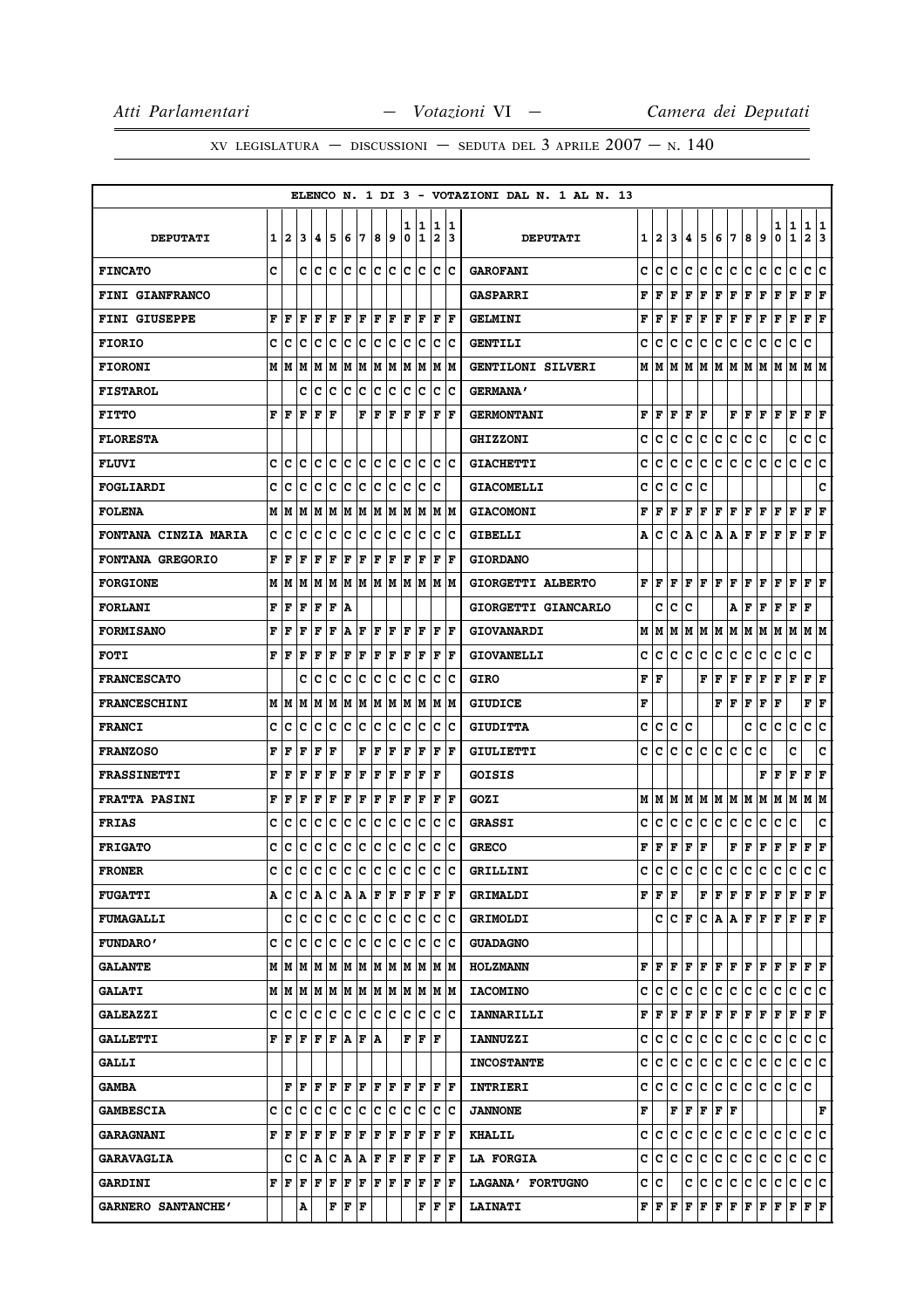|                    |              |     |                                    |   |                                                                 |         |    |     |    |        |                     |     |                      | ELENCO N. 1 DI 3 - VOTAZIONI DAL N. 1 AL N. 13                                                 |   |     |                |                                              |     |                      |             |     |                                 |        |                   |                      |    |
|--------------------|--------------|-----|------------------------------------|---|-----------------------------------------------------------------|---------|----|-----|----|--------|---------------------|-----|----------------------|------------------------------------------------------------------------------------------------|---|-----|----------------|----------------------------------------------|-----|----------------------|-------------|-----|---------------------------------|--------|-------------------|----------------------|----|
| <b>DEPUTATI</b>    | $\mathbf{1}$ | 2   | 3 <sup>1</sup>                     | 4 | 5                                                               | 6 7     |    | 89  |    | 1<br>0 | 1<br>11             |     | 1 1<br>213           | <b>DEPUTATI</b>                                                                                |   | 1 2 | 3 <sup>1</sup> | 4                                            | 5   | 6 7                  |             | 8   | 9                               | 1<br>0 | 1<br>$\mathbf{1}$ | 1 1<br>2 3           |    |
|                    |              |     |                                    |   |                                                                 |         |    |     |    |        |                     |     |                      |                                                                                                |   |     |                |                                              |     |                      |             |     |                                 |        |                   |                      |    |
| LA LOGGIA          |              |     |                                    |   |                                                                 |         |    |     |    |        |                     |     |                      | <b>MANCUSO</b>                                                                                 |   | F   | F              | F   F                                        |     |                      | FF          |     | lF.                             | F      | F                 | $ {\bf F}  {\bf F} $ |    |
| LA MALFA           |              | F F |                                    |   |                                                                 |         |    |     |    |        |                     |     | F F                  | <b>MANTINI</b>                                                                                 |   |     |                |                                              |     |                      |             |     |                                 |        |                   |                      |    |
| <b>LAMORTE</b>     | F            | F   | F                                  | F | ΙF                                                              | F       | ΙF | l F | ١F | F      | l F                 | ΙF  | ١F                   | <b>MANTOVANI</b>                                                                               | c | c   | с              | c                                            | с   | с                    | c           | с   | c                               | с      | c                 | с                    | Ιc |
| <b>LANDOLFI</b>    | М            | M   |                                    |   |                                                                 |         |    |     |    |        |                     |     |                      | <b>MARAN</b>                                                                                   | с | c   | с              | c                                            | c   | c                    | c           | c   | c                               | c      | c                 | c c                  |    |
| <b>LANZILLOTTA</b> | М            | M   | М                                  | M | M  M  M  M  M  M  M  M  M                                       |         |    |     |    |        |                     |     |                      | <b>MARANTELLI</b>                                                                              | c | C   | c              | c                                            | c   | c                    | c           | c   | c                               | c      | c                 | c                    | c  |
| <b>LARATTA</b>     | c            | c   | c                                  |   | c c                                                             | c c     |    | c c |    | lc.    | Iс                  | ΙC  | ΙC                   | <b>MARCAZZAN</b>                                                                               | F | l F | F              | F                                            | F   | $\mathbf F$          | F           | A   | F                               | F      | F                 | F                    | ١F |
| LA RUSSA           | F            | F   | F                                  |   | F                                                               | F       | F  | F   | F  | F      | F                   | F   | ΙF                   | <b>MARCENARO</b>                                                                               | M | M   | M              |                                              | M M | MM                   |             | M M |                                 | M M    |                   | M  M                 |    |
| <b>LATTERI</b>     | c            | c   | c                                  | c | lc.                                                             | lc      | ١c | lc. | lc | lc     | lc                  | Ιc  | ΙC                   | <b>MARCHI</b>                                                                                  | c | c   | c              | c                                            | c   | c                    | c           | c   | c                               | c      | c                 | c c                  |    |
| LAURINI            |              |     |                                    |   |                                                                 |         |    |     |    |        |                     |     |                      | <b>MARGIOTTA</b>                                                                               | c | c   | c              | c                                            | c   | с                    | c           | c   | c                               | c      | c                 | c c                  |    |
| <b>LAZZARI</b>     |              | F   | F                                  | F | F                                                               | F       | F  | F   | F  | F      | F                   |     | F  F                 | <b>MARIANI</b>                                                                                 | c | c   | c              | c                                            | c   | с                    | c           | c   | c                               | c      | с                 | c                    | c  |
| LEDDI MAIOLA       | c            | c   | c                                  | с | c                                                               | c       | c  | c c |    | c      | ∣c                  |     | c c                  | <b>MARINELLO</b>                                                                               | F | F   | F              | $\mathbf F$                                  | F   | $ {\bf F}  {\bf F} $ |             | F   | F                               | F      | F                 | $ {\bf F}  {\bf F} $ |    |
| <b>LENNA</b>       | F            | F   |                                    | F | $\mathbf F$                                                     | F       | F  |     | F  | ΙF     | lF                  |     | l F                  | <b>MARINO</b>                                                                                  | c | c   | c              | c                                            | c   | c                    | c           | с   | c                               | c      | c                 | c                    | c  |
| LENZI              | C            | c   | c                                  | c | C                                                               | c c     |    | lc. | c  | lc     | Ιc                  | Ιc  | lc                   | <b>MARONE</b>                                                                                  | c | c   | c              | c                                            | c   | c                    | c           | c   | c                               | c      | lc.               | c c                  |    |
| <b>LEO</b>         | F            | F   | F                                  | F | F                                                               |         | F  | F   |    | F      | F                   | F   | ١F                   | <b>MARONI</b>                                                                                  | M | M   |                |                                              |     | MMMMMMMM             |             |     |                                 | MF     |                   |                      |    |
| <b>LEONE</b>       | F            | F   | F                                  | F | F                                                               | F       | F  | F   | ΙF | ΙF     | lF.                 | F   | F                    | <b>MARRAS</b>                                                                                  |   |     |                |                                              |     |                      |             |     |                                 |        |                   |                      |    |
| <b>LEONI</b>       | c            | c   | c                                  | c | lc.                                                             | c c     |    | T T |    |        |                     |     |                      | <b>MARTELLA</b>                                                                                | c | c   | c              | c                                            | lc. | c                    | lc.         | C   | lc.                             | с      | Iс                | c c                  |    |
| LETTA              | М            | M   | М                                  | M | M  M  M  M  M  M  M  M  M                                       |         |    |     |    |        |                     |     |                      | <b>MARTINELLI</b>                                                                              | F | F   | F              | F                                            | F   | F                    | F           | F   | F                               | F      | F                 | F F                  |    |
| LEVI               | М            | lМ  |                                    |   | $M$   $M$   $M$   $M$   $M$   $M$   $M$   $M$   $M$   $M$   $M$ |         |    |     |    |        |                     |     |                      | <b>MARTINELLO</b>                                                                              | F | F   |                |                                              |     | F F F F F A          |             |     | F                               | F F    |                   | $ {\bf F}  {\bf F} $ |    |
| <b>LICANDRO</b>    | c            | c   | c                                  | c | c                                                               | c c c c |    |     |    | lc.    | Ιc                  | lc. | Ιc                   | <b>MARTINO</b>                                                                                 |   | MM  |                |                                              |     |                      |             |     | M  M  M  M  M  M  M  M  M  M  M |        |                   |                      |    |
| LICASTRO SCARDINO  | F            | F   | F                                  | F | F                                                               | F       | F  | F   | F  | F      | F                   | F   | ١F                   | <b>MARTUSCIELLO</b>                                                                            |   |     |                |                                              |     |                      |             |     |                                 |        |                   |                      |    |
| LI CAUSI           | c            | c   | c                                  | c | c                                                               | c c     |    | c c |    | c c    |                     |     | c c                  | <b>MASCIA</b>                                                                                  | c |     | c              | lc.                                          | lc. | c                    | c           | ∣c∙ | lc.                             | lc.    | Iс                | c c                  |    |
| <b>LION</b>        |              |     |                                    |   |                                                                 |         |    |     |    |        |                     |     |                      | <b>MATTARELLA</b>                                                                              | M | lм  | М              | М                                            | M   |                      | M M M M     |     |                                 | M M    |                   | M  M                 |    |
| LISI               |              |     |                                    |   |                                                                 |         |    |     |    |        |                     |     |                      | <b>MAZZARACCHIO</b>                                                                            |   |     |                | $\bf{F}$ $\bf{F}$ $\bf{F}$ $\bf{F}$ $\bf{F}$ |     | F F                  |             | F F |                                 | F F    |                   | $ {\bf F}  {\bf F} $ |    |
| <b>LOCATELLI</b>   | с            | c   | c                                  | с | c                                                               | c c     |    | c c |    | c      | ∣c                  |     | $ {\bf C} {\bf C}$   | <b>MAZZOCCHI</b>                                                                               |   | M M | M              |                                              |     |                      |             |     | M  M  M  M  M  M  M             |        | M                 | M M                  |    |
| <b>LOMAGLIO</b>    | c            | c   | c                                  |   | c c c c c c c c c c c c                                         |         |    |     |    |        |                     |     |                      | <b>MAZZONI</b>                                                                                 |   |     |                |                                              |     |                      |             |     |                                 |        |                   |                      |    |
| LOMBARDI           | c            | c   | c                                  |   |                                                                 |         |    |     |    |        |                     |     |                      | $ {\rm c\,} {\rm c\,} {\rm c\,} {\rm c\,} {\rm c\,} {\rm c\,} {\rm c\,} {\rm c\,}\, $ melandri |   |     |                |                                              |     |                      |             |     | м м м м м м м м м м м м         |        |                   |                      |    |
| LO MONTE           |              |     |                                    |   |                                                                 |         |    |     |    |        |                     |     |                      | MELE                                                                                           |   | F F | F              |                                              | F F |                      | $F$ $F$ $F$ |     |                                 | FF     |                   | $ {\bf F}  {\bf F} $ |    |
| <b>LONGHI</b>      |              |     |                                    |   |                                                                 |         |    |     |    |        |                     |     |                      | <b>MELLANO</b>                                                                                 | c |     |                |                                              |     | c c c c c c c c      |             |     |                                 |        |                   | c c                  |    |
| LO PRESTI          |              |     |                                    |   |                                                                 |         |    |     |    |        |                     |     |                      | <b>MELONI</b>                                                                                  |   | TIT | т              | т                                            |     |                      |             |     | T  T  T  M  M  T                |        | IΤ                | TГ                   |    |
| <b>LOVELLI</b>     |              |     | e  e  e  e  e  e  e  e  e  e  e  e |   |                                                                 |         |    |     |    |        |                     |     | ΙC                   | <b>MENIA</b>                                                                                   |   |     |                |                                              |     |                      |             |     |                                 |        |                   |                      |    |
| LUCA'              |              | МИ  |                                    |   | M  M  M  M  M  M  M  M  M  M  M                                 |         |    |     |    |        |                     |     |                      | <b>MEREU</b>                                                                                   |   | FIF | F              |                                              |     | F F A F A F          |             |     |                                 |        | F F F F           |                      |    |
| <b>LUCCHESE</b>    | F            |     | F F F F A F A F F F F              |   |                                                                 |         |    |     |    |        |                     |     | $ {\bf F}  {\bf F} $ | <b>MERLO GIORGIO</b>                                                                           |   |     |                |                                              |     | c c c c c c c c c c  |             |     |                                 | lc.    | c.                | c c                  |    |
| LULLI              |              | c c | c                                  |   |                                                                 |         |    |     |    |        | c c c c c c c c c c |     |                      | MERLO RICARDO ANTONIO                                                                          |   |     |                |                                              |     |                      |             |     |                                 |        |                   |                      |    |
| <b>LUMIA</b>       |              |     | c c c c c c c c c c c c c          |   |                                                                 |         |    |     |    |        |                     |     |                      | <b>MERLONI</b>                                                                                 |   | c/c |                |                                              |     | le le le le le le le |             |     |                                 | c c    |                   | c c                  |    |
| <b>LUONGO</b>      |              |     | c c c c c c c c c c c c c c c c c  |   |                                                                 |         |    |     |    |        |                     |     |                      | <b>META</b>                                                                                    |   |     |                |                                              |     |                      |             |     | м м м м м м м м м м м м         |        |                   |                      |    |
| LUPI               |              |     |                                    |   |                                                                 |         |    |     |    |        |                     |     |                      | <b>MIGLIAVACCA</b>                                                                             |   | c   | с              |                                              | c c | c c                  |             | ∣c. | lc.                             |        |                   |                      |    |
| <b>LUSETTI</b>     |              |     |                                    |   |                                                                 |         |    |     |    |        |                     |     |                      | MIGLIOLI                                                                                       |   |     |                |                                              |     | C C C C C C C        |             | c c |                                 |        | c c c c           |                      |    |
| <b>LUSSANA</b>     | А            | c   |                                    |   | C  A  C  A  A  F  F  F  F  F                                    |         |    |     |    |        |                     |     |                      | <b>MIGLIORE</b>                                                                                |   |     |                |                                              |     |                      |             |     |                                 |        |                   |                      |    |
| <b>MADERLONI</b>   |              |     | c c c c c c c c c c c c c          |   |                                                                 |         |    |     |    |        |                     |     | c c                  | <b>MIGLIORI</b>                                                                                |   |     |                |                                              |     |                      |             |     |                                 |        |                   |                      |    |
| <b>MANCINI</b>     |              |     |                                    |   |                                                                 |         |    |     |    |        |                     |     |                      | <b>MILANA</b>                                                                                  |   |     |                |                                              |     |                      |             |     | c c c c c c c c c c c c c       |        |                   | IC.                  |    |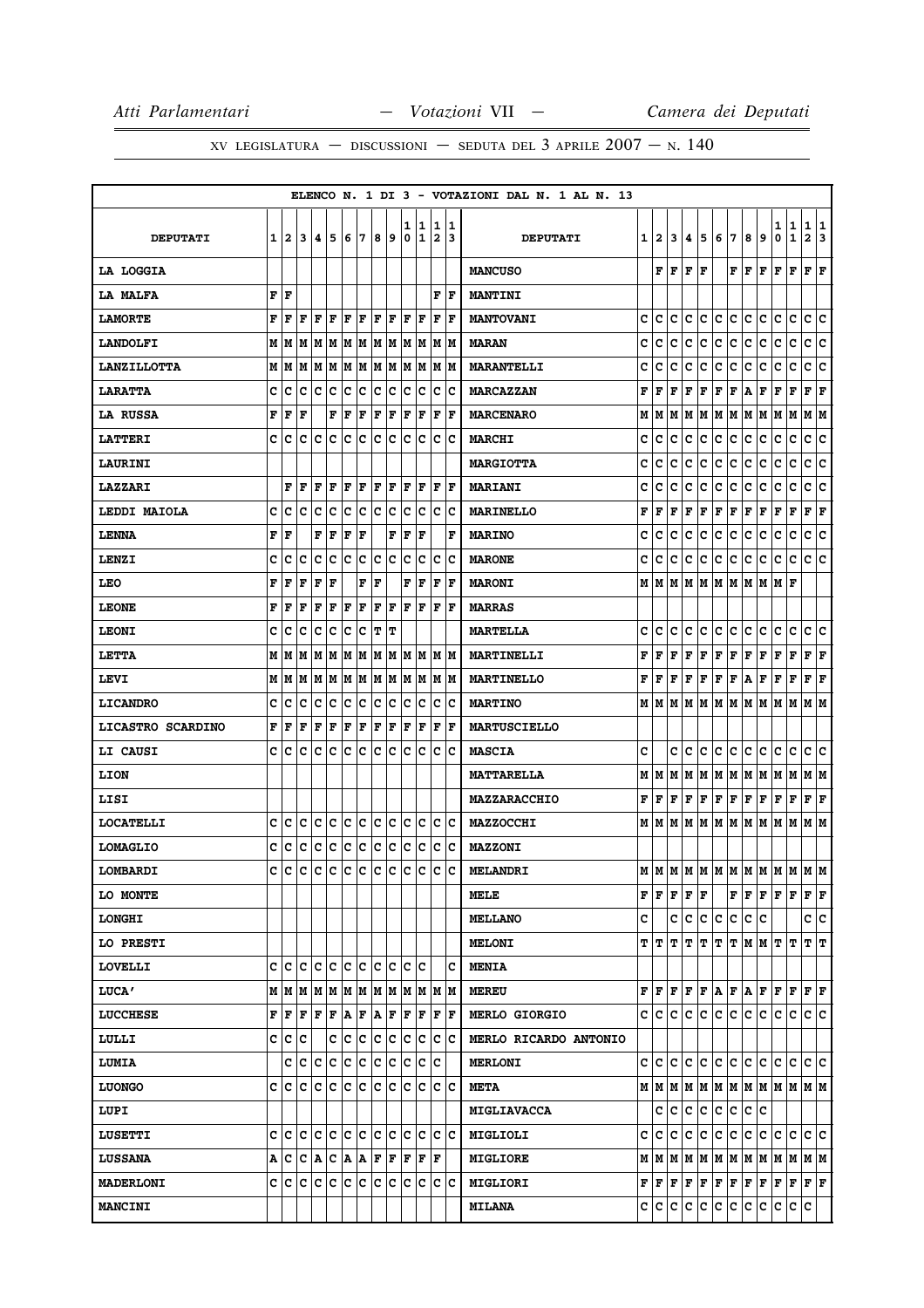|                         |   |         |                                                                                                                                                                 |     |                  |     |     |     |    |        |        |                              |          | ELENCO N. 1 DI 3 - VOTAZIONI DAL N. 1 AL N. 13 |   |                           |         |   |         |             |                     |     |                                                                                                                                                                            |         |                   |                      |         |
|-------------------------|---|---------|-----------------------------------------------------------------------------------------------------------------------------------------------------------------|-----|------------------|-----|-----|-----|----|--------|--------|------------------------------|----------|------------------------------------------------|---|---------------------------|---------|---|---------|-------------|---------------------|-----|----------------------------------------------------------------------------------------------------------------------------------------------------------------------------|---------|-------------------|----------------------|---------|
| <b>DEPUTATI</b>         | 1 | 2       | 3                                                                                                                                                               | 14  | 5                | 6   | 17  | 8   | 9  | ı<br>0 | 1<br>1 | 1<br>$\overline{\mathbf{2}}$ | 11<br>13 | <b>DEPUTATI</b>                                |   | $1 \, 2$                  | 3       | 4 | 5       | 6           | 17                  | 8   | 9                                                                                                                                                                          | 1<br>0  | 1<br>$\mathbf{1}$ | 1<br>$\mathbf{2}$    | 1<br>13 |
| <b>MILANATO</b>         | F | ١F      | l F                                                                                                                                                             | lF. | ١F               | F   | lF. | l F | F  | lF.    | F      | F                            | F        | ORLANDO ANDREA                                 |   |                           |         |   |         |             |                     |     |                                                                                                                                                                            |         |                   |                      |         |
| <b>MINARDO</b>          |   |         |                                                                                                                                                                 |     |                  |     |     |     |    |        |        |                              |          | ORLANDO LEOLUCA                                |   | MM                        | lM l    |   |         |             | IM IM IM IM IM      |     |                                                                                                                                                                            | MM      |                   | M  M                 |         |
| <b>MINASSO</b>          | F | l F     | l F                                                                                                                                                             | F   | ΙF               | F   | ΙF  | ΙF  | F  | l F    | F      | F                            |          | <b>OSSORIO</b>                                 |   |                           |         |   |         |             |                     |     |                                                                                                                                                                            |         |                   |                      |         |
| <b>MINNITI</b>          |   |         | $M$   $M$   $M$   $M$   $M$   $M$   $M$   $M$                                                                                                                   |     |                  |     |     |     |    |        | MMMM   |                              |          | <b>OTTONE</b>                                  | c | c                         | c       | c | lc.     | c           | c                   | c   | c                                                                                                                                                                          | c       | c                 | c                    | lc.     |
| <b>MISIANI</b>          | c | с       | c                                                                                                                                                               | Iс  | Iс               | Ιc  | c   | c   | IС | c      | IС     | c                            | ΙC       | PAGLIARINI                                     | c | c                         | c       | c | с       | c           | c                   | с   | c                                                                                                                                                                          | c       | $\mathbf C$       | c                    | lc.     |
| MISITI                  | c | C       | Iс                                                                                                                                                              | Iс  | Ιc               |     | c   | Ιc  | c  | c      | Iс     |                              | c        | PALMIERI                                       | F | F                         | F       | F | F       | F           | F                   | F   | F                                                                                                                                                                          | F       | F                 | F                    |         |
| <b>MISTRELLO DESTRO</b> | F | F       | F                                                                                                                                                               | F   | F                | F   | F   | F   | F  | ΙF     | ΙF     | F                            | l F      | <b>PALOMBA</b>                                 | c |                           | c       | c | c       | с           | с                   | с   | c                                                                                                                                                                          | с       | c                 | с                    | C       |
| <b>MISURACA</b>         | F | F       | F                                                                                                                                                               | F   | F                | F   | F   | F   | F  | F      | F      | F                            | l F      | <b>PALUMBO</b>                                 |   | F                         | F       | F | F       | Г           | F                   | Г   | F                                                                                                                                                                          | Г       | F                 | $ {\bf F}  {\bf F} $ |         |
| <b>MOFFA</b>            |   | F       | l F                                                                                                                                                             | F   | F                | F   | F   | F   | F  | F      | F      | $\mathbf F$                  | l F      | <b>PANIZ</b>                                   | F | F                         | F       | F | F       | F           | $\mathbf{F}$        | Г   | F                                                                                                                                                                          | Г       | F                 | F                    | F       |
| <b>MONACO</b>           |   | MIM     | M                                                                                                                                                               | M   | M                |     | M M | M M |    |        | M M    |                              | M  M     | PAOLETTI TANGHERONI                            |   | F                         | F       | F | F       | F           | F                   | F   | F                                                                                                                                                                          | F       | F                 | F                    |         |
| MONDELLO                |   | F       | F                                                                                                                                                               | F   | F                | F   |     | F   |    | F      |        | F                            |          | PAPINI                                         |   |                           |         | c | с       | c           | c                   |     |                                                                                                                                                                            |         |                   |                      | c       |
| <b>MONTANI</b>          | Α | c       | c                                                                                                                                                               | A   | c                | A   | A   | F   | F  | F      | ΙF     | F                            | l F      | <b>PARISI</b>                                  | М | M                         | M       | Μ | M       | М           | M                   | M   | M                                                                                                                                                                          | M       | lМ                | M                    | IМ      |
| MORMINO                 |   |         |                                                                                                                                                                 |     |                  |     |     |     |    |        |        |                              |          | <b>PAROLI</b>                                  |   | ${\bf F}$ $\bf F$ $\bf F$ |         | F | F       | F           | F                   | F   | F                                                                                                                                                                          | F       | F                 | $ {\bf F}  {\bf F} $ |         |
| <b>MORONI</b>           | F | F       |                                                                                                                                                                 | F   |                  | F   | F   | F   | F  | F      | ΙF     | F                            | lF.      | <b>PATARINO</b>                                |   |                           | F       | F | F       | F           | F                   |     | F                                                                                                                                                                          | F       | F                 | Г                    | F       |
| <b>MORRI</b>            | C | c       | c                                                                                                                                                               | Iс  | c                | c   | c   | c   | c  | c      | c      | c                            | Ιc       | PECORARO SCANIO                                |   | MIM                       | M       | М | M       | M           | M                   | M   | M                                                                                                                                                                          | M       | M                 | M  M                 |         |
| <b>MORRONE</b>          | М | lМ      | lМ                                                                                                                                                              |     | MM               |     | MM  | M M |    |        | M M    | M                            | lМ       | PECORELLA                                      |   |                           |         |   |         |             |                     |     |                                                                                                                                                                            |         |                   |                      |         |
| <b>MOSELLA</b>          | c | C       | c                                                                                                                                                               | Iс  | Ιc               | Ιc  | ΙC  | Iс  | Iс | c      | Ιc     | c                            | Ιc       | <b>PEDICA</b>                                  |   |                           |         |   |         |             |                     |     | c                                                                                                                                                                          | c       | c                 | c                    | ΙC      |
| <b>MOTTA</b>            | c | Iс      | c                                                                                                                                                               | Iс  | Iс               | c   | c   | c   | c  | lc.    | Iс     | IС                           | Ιc       | PEDRINI                                        |   |                           |         |   |         |             |                     |     |                                                                                                                                                                            |         |                   |                      |         |
| <b>MUNGO</b>            | c | c       | c                                                                                                                                                               | Iс  | Ιc               | Iс  | c   | lc  | Iс | lc.    | lc.    | c                            | Ιc       | PEDRIZZI                                       | F | l F                       | F       | F | F       | F           | F                   | F   | F                                                                                                                                                                          | F       | F                 | F                    | F       |
| <b>MURA</b>             | c | Ιc      | lc.                                                                                                                                                             | Ιc  | Ιc               | lc. | IC. | Ιc  | Iс | Ιc     | Iс     | c                            | Ιc       | PEDULLI                                        | c | c                         | с       | c | с       | c           | c                   | с   | c                                                                                                                                                                          | с       | c                 | c                    | c       |
| <b>MURGIA</b>           |   |         |                                                                                                                                                                 |     | F                |     |     |     |    |        |        |                              |          | <b>PEGOLO</b>                                  |   | c                         | c       | c | c       | с           | с                   | с   | c                                                                                                                                                                          | с       | c                 | c                    | c       |
| MUSI                    | c | Iс      | lc                                                                                                                                                              | Iс  | Ιc               | c   | c   | c   | c  | c      | Iс     | c                            | Ιc       | <b>PELINO</b>                                  | F | F                         | F       | F | F       | $\mathbf F$ | F                   | F   | F                                                                                                                                                                          | г       | F                 | F                    | F       |
| <b>MUSSI</b>            |   | MM      | M                                                                                                                                                               |     | M  M  M  M  M  M |     |     |     |    |        | MMMM   |                              |          | <b>PELLEGRINO</b>                              | c | c                         | c       | c | с       | c           |                     | c   | c                                                                                                                                                                          | c       | c                 | c                    | c       |
| <b>NACCARATO</b>        | c | Iс      | Iс                                                                                                                                                              | Ιc  | Ιc               | Iс  | ΙC  | Ιc  | Iс | Iс     | Iс     | Iс                           | ΙC       | PEPE ANTONIO                                   | F | F                         | F       | F | F       | F           | F                   | F   | F                                                                                                                                                                          | F       | F                 | F                    | F       |
| NAN                     |   |         |                                                                                                                                                                 |     |                  |     |     |     |    |        |        |                              |          | <b>PEPE MARIO</b>                              | F | c                         |         | F | F       | F           | c                   | F   | F                                                                                                                                                                          | F       |                   | c                    | ∣c      |
| <b>NANNICINI</b>        | c | lc      | ١c                                                                                                                                                              |     | le le le le le   |     |     |     |    | lc.    | lc     | lc.                          | ١c       | <b>PERETTI</b>                                 | F | l F                       | F       | F | F       | A           | F                   | F   | F                                                                                                                                                                          | F       | F                 | IF.                  | ΙF      |
| <b>NAPOLETANO</b>       |   |         | c  c  c                                                                                                                                                         | c c |                  | c c |     | c c |    | IC.    | Ιc     | Iс                           | ΙC       | <b>PERINA</b>                                  |   |                           |         |   |         |             |                     |     | ${\bf F}\, \,{\bf F}\, \,{\bf F}\, \,{\bf F}\, \,{\bf F}\, \,{\bf F}\, \,{\bf F}\, \,{\bf F}\, \,{\bf F}\, \,{\bf F}\,$                                                    |         |                   | F F                  |         |
| NAPOLI ANGELA           |   | F  F    | F                                                                                                                                                               | F F |                  | F F |     | F   | F  | F      | ١F     | F                            | ١F       | <b>PERTOLDI</b>                                | c | IC.                       | с       | c | IC.     | с           | C                   | c.  | с                                                                                                                                                                          | с       | С                 | c c                  |         |
| NAPOLI OSVALDO          |   | FFF     |                                                                                                                                                                 | F F |                  | F F |     | F F |    | F      | F      | F                            | ١F       | <b>PERUGIA</b>                                 |   |                           |         |   |         |             |                     |     |                                                                                                                                                                            |         |                   |                      |         |
| <b>NARDI</b>            |   |         | ${\bf F}$ $\left  {\bf F} \right.$ $\left  {\bf F} \right.$ $\left  {\bf F} \right.$ $\left  {\bf F} \right.$ $\left  {\bf F} \right.$                          |     |                  |     |     |     | F  | F      | F      | F                            |          | <b>PESCANTE</b>                                |   |                           |         |   |         |             |                     |     | ${\bf F} \,   \, {\bf F} \,   \, {\bf F} \,   \, {\bf F} \,   \, {\bf F} \,   \, {\bf F} \,   \, {\bf F} \,   \, {\bf F} \,   \, {\bf F} \,$                               |         |                   |                      | F       |
| <b>NARDUCCI</b>         |   |         | c  c  c  c  c  c  c  c  c                                                                                                                                       |     |                  |     |     |     |    | lc.    | ΙC     |                              | ic ic    | PETTINARI                                      |   | c  c                      |         |   |         |             | c c c c c c c c     |     |                                                                                                                                                                            | lc.     | c c c             |                      |         |
| <b>NERI</b>             |   |         |                                                                                                                                                                 |     |                  |     |     |     |    |        |        |                              |          | <b>PEZZELLA</b>                                |   |                           |         |   |         |             |                     |     |                                                                                                                                                                            |         |                   |                      |         |
| <b>NESPOLI</b>          |   |         |                                                                                                                                                                 |     |                  |     |     |     |    |        |        |                              |          | PIAZZA ANGELO                                  |   |                           |         |   |         |             |                     |     |                                                                                                                                                                            |         |                   |                      |         |
| <b>NICCHI</b>           |   |         |                                                                                                                                                                 |     |                  |     |     |     | c  |        |        |                              |          | PIAZZA CAMILLO                                 |   |                           |         |   |         |             | c c c c c c c c c c |     |                                                                                                                                                                            | c c c c |                   |                      |         |
| <b>NICCO</b>            |   | c Ic    | Ιc                                                                                                                                                              | c c |                  | c c |     | lc  | Iс | lc.    | lc     | c                            | ΙC       | <b>PICANO</b>                                  | c |                           |         |   | c c c c | ∣c∙         | c                   | c.  | с                                                                                                                                                                          | c       | С                 | c c                  |         |
| <b>NUCARA</b>           |   |         | $\mathbf{F} \mathbf{F} \mathbf{F} \mathbf{F} \mathbf{F}$                                                                                                        |     |                  | F F |     | F   | F  | lF.    | ١F     |                              |          | <b>PICCHI</b>                                  |   | F A F                     |         |   |         |             | F                   |     | FF                                                                                                                                                                         |         |                   | C F                  |         |
| <b>OLIVA</b>            |   |         |                                                                                                                                                                 |     |                  |     |     |     |    |        |        |                              |          | PIGNATARO FERDINANDO.                          |   |                           |         |   |         |             |                     |     |                                                                                                                                                                            |         |                   |                      |         |
| <b>OLIVERIO</b>         |   | c  c  c |                                                                                                                                                                 |     | C C              |     | ∣c  | C C |    |        | c c    |                              | ∣c ∣c    | PIGNATARO ROCCO                                |   |                           |         |   | c c c c | c c         |                     | c c |                                                                                                                                                                            | c c     |                   | lc lc                |         |
| <b>OLIVIERI</b>         |   |         | c c c c c c c c c c                                                                                                                                             |     |                  |     |     |     |    |        | c c    | c c                          |          | PILI                                           |   |                           |         |   |         |             |                     |     | ${\bf F}\, \,{\bf F}\, \,{\bf F}\, \,{\bf F}\, \,{\bf F}\, \,{\bf F}\, \,{\bf F}\, \,{\bf F}\, \,{\bf F}\, \,{\bf F}\, \,{\bf F}\, \,{\bf F}\, \,{\bf F}\, \,{\bf F}\, \,$ |         |                   |                      |         |
| <b>OPPI</b>             |   |         | ${\bf F}$ $\left  {\bf F} \right.$ $\left  {\bf F} \right.$ $\left  {\bf F} \right.$ $\left  {\bf F} \right.$ $\left  {\bf F} \right.$ $\left  {\bf F} \right.$ |     |                  |     |     |     | F  | ΙF     |        | F                            |          | <b>PINI</b>                                    |   |                           | A C C A |   | IС      |             |                     |     | A F F F C F A                                                                                                                                                              |         |                   |                      |         |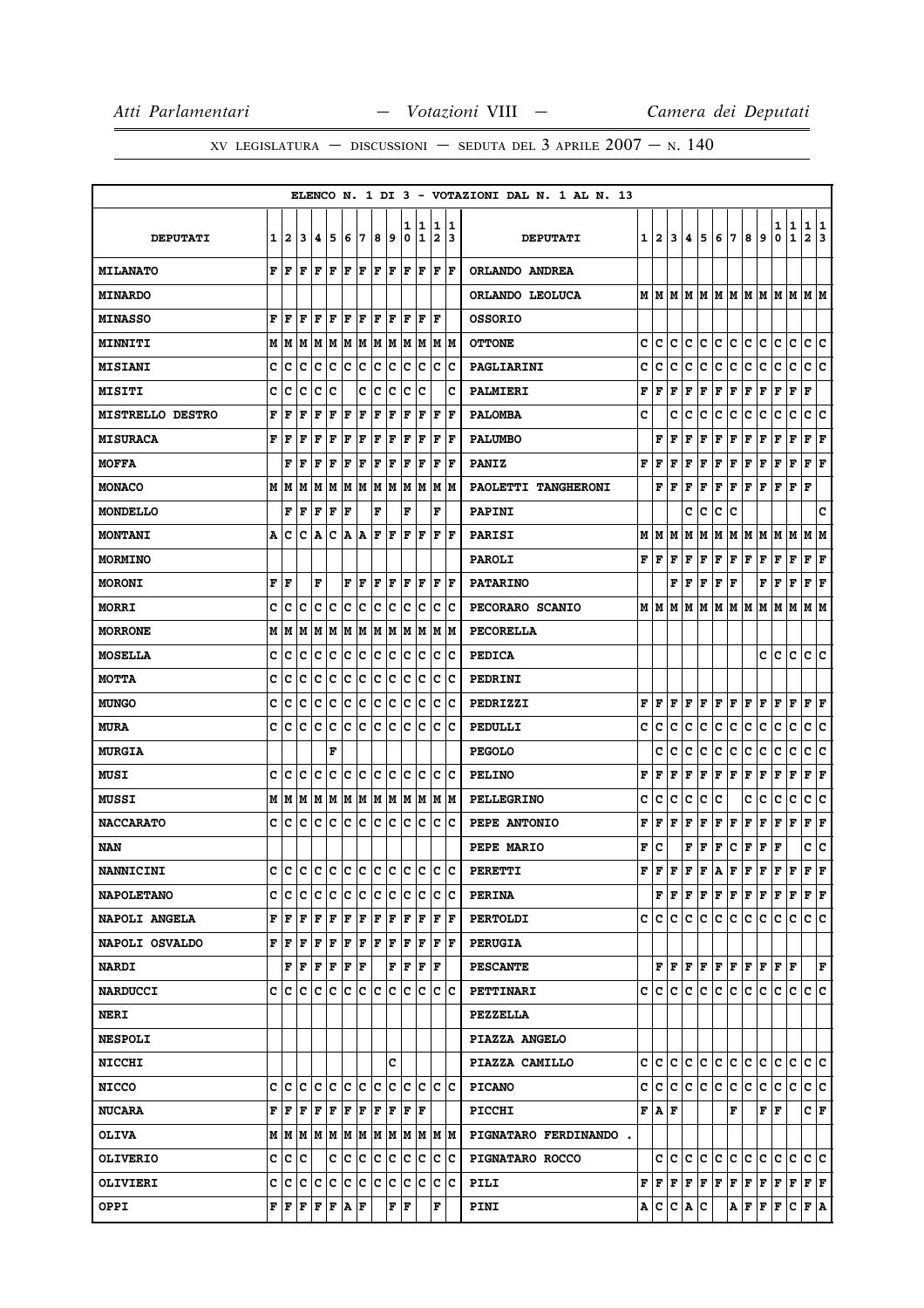|                      |              |                      |    |                     |                                                                                                                                                |                       |    |         |               |     |                         |     |                                                                       | ELENCO N. 1 DI 3 - VOTAZIONI DAL N. 1 AL N. 13 |     |     |    |                                     |         |                        |         |     |                       |      |              |                      |     |
|----------------------|--------------|----------------------|----|---------------------|------------------------------------------------------------------------------------------------------------------------------------------------|-----------------------|----|---------|---------------|-----|-------------------------|-----|-----------------------------------------------------------------------|------------------------------------------------|-----|-----|----|-------------------------------------|---------|------------------------|---------|-----|-----------------------|------|--------------|----------------------|-----|
|                      |              |                      |    |                     |                                                                                                                                                |                       |    |         |               | 1   | 1                       | 1   | 11                                                                    |                                                |     |     |    |                                     |         |                        |         |     |                       | 1    | $\mathbf{1}$ | 1                    | 1   |
| <b>DEPUTATI</b>      | $\mathbf{1}$ | 2                    | 3  | 4                   | 5                                                                                                                                              | 6                     | 7  | 8   9   |               | 0   | 1                       |     | 2 3                                                                   | <b>DEPUTATI</b>                                |     | 1 2 | 3  | 4                                   | 5       | 6                      | 17      | 8   | 9                     | 0    | $\mathbf 1$  | $\mathbf{2}$         | 3   |
| <b>PINOTTI</b>       |              |                      |    |                     |                                                                                                                                                |                       |    |         |               |     |                         |     | $M$   $M$   $M$   $M$   $M$   $M$   $M$   $M$   $M$   $M$   $M$   $M$ | <b>RONCONI</b>                                 | F   |     | F  | l F                                 | ΙF      | $\mathbf{A}$           | F       | F   | l F                   | F    | $\mathbf{F}$ | F A                  |     |
| <b>PIRO</b>          | c            | c                    |    |                     | c  c  c  c  c  c  c  c  c                                                                                                                      |                       |    |         |               |     |                         |     | c c                                                                   | <b>ROSITANI</b>                                | F   | F   | F  | F                                   | F       | F                      | F       | F   | F                     | F    | F            | $ {\bf F}  {\bf F} $ |     |
| <b>PISACANE</b>      |              |                      |    |                     |                                                                                                                                                |                       |    |         |               |     |                         |     |                                                                       | ROSSI LUCIANO                                  | F   | F   | F  | F                                   | F       | F                      | F       | F   | F                     | F    | $\mathbf F$  | F                    | F   |
| <b>PISCITELLO</b>    |              |                      |    |                     |                                                                                                                                                |                       |    |         |               |     |                         |     | $M$   $M$   $M$   $M$   $M$   $M$   $M$   $M$   $M$   $M$   $M$   $M$ | ROSSI NICOLA                                   | с   | c   | c  | c                                   | c       | с                      | c       | c   | c                     | с    | c            | c c                  |     |
| <b>PISICCHIO</b>     | М            | M                    | M  |                     | імімімімімімім                                                                                                                                 |                       |    |         |               |     |                         |     | IM IM                                                                 | ROSSI GASPARRINI                               |     |     |    |                                     |         |                        |         |     |                       |      |              |                      |     |
| <b>PIZZOLANTE</b>    | F            | F                    | F  | F                   | F                                                                                                                                              | $ {\bf A} $ ${\bf F}$ |    | F F     |               | F   | F                       | F   | F                                                                     | <b>ROSSO</b>                                   | F   |     | F  | l F                                 | F       | F                      | F       |     | F                     | F    | F            | $ {\bf F}  {\bf F} $ |     |
| <b>POLETTI</b>       | C            | c                    | c  | c                   | c                                                                                                                                              | c c                   |    | c c     |               | lc. | Ιc                      |     | c c                                                                   | <b>ROTONDO</b>                                 | C   | C   | C  | C                                   | C       | c                      | c       | c   | c                     | c    | c            | c                    | lc. |
| <b>POLLASTRINI</b>   | М            | M                    |    |                     |                                                                                                                                                |                       |    |         |               |     |                         |     |                                                                       | <b>RUGGERI</b>                                 | c   | c   | C  | C                                   | c       | c                      | c       | c   | c                     | c    | c            | c                    | c   |
| <b>PONZO</b>         |              |                      |    |                     |                                                                                                                                                |                       |    |         |               |     | $\bf F$ $\bf F$ $\bf F$ | ١F  |                                                                       | <b>RUGGHIA</b>                                 |     |     | c  | c                                   | c       | c                      | c       | c   | c                     | c    | c            | c c                  |     |
| <b>PORCU</b>         |              |                      |    |                     |                                                                                                                                                |                       |    |         |               |     |                         |     |                                                                       | <b>RUSCONI</b>                                 | c   | c   | c  | c                                   | c       | c                      | c       | c   | c                     | c    | с            | c                    | c   |
| <b>PORETTI</b>       | c            | c.                   | c. |                     | c c                                                                                                                                            |                       |    |         | c c           |     | c c                     | Iс  |                                                                       | <b>RUSSO FRANCO</b>                            | c   | c   | c  | c                                   | c       | c                      | c       | c   | c                     | с    | c            | c c                  |     |
| <b>PORFIDIA</b>      | C            | c                    | C  | c                   | c                                                                                                                                              | c c                   |    | c c     |               | lc. | Ιc                      |     | $ {\bf c}\> {\bf c}$                                                  | <b>RUSSO PAOLO</b>                             |     |     |    |                                     |         |                        | F       | l F |                       |      |              |                      |     |
| <b>POTTINO</b>       |              |                      |    |                     |                                                                                                                                                |                       |    |         |               |     |                         |     |                                                                       | <b>RUTA</b>                                    | c   | lc. | c  | C                                   |         | c                      | C       |     | C                     |      |              | c c                  |     |
| <b>PRESTIGIACOMO</b> | F            | F                    | F  | lF.                 | F                                                                                                                                              | F                     | lF |         |               |     | $\bf F \bf F \bf F$     |     | IF IF                                                                 | <b>RUTELLI</b>                                 | M   | M   |    |                                     |         |                        |         |     | MMMMMMMMMMM           |      |              | M  M                 |     |
| <b>PREVITI</b>       |              |                      |    |                     |                                                                                                                                                |                       |    |         |               |     |                         |     |                                                                       | <b>RUVOLO</b>                                  |     |     |    |                                     |         |                        |         |     |                       |      |              |                      |     |
| <b>PRODI</b>         |              |                      |    |                     |                                                                                                                                                |                       |    |         |               |     |                         |     | $M$   $M$   $M$   $M$   $M$   $M$   $M$   $M$   $M$   $M$   $M$   $M$ | <b>SAGLIA</b>                                  | F   | lF. | F  | F                                   | ١F      | F F                    |         | F F |                       | F    | l F          | $ {\bf F}  {\bf F} $ |     |
| PROIETTI COSIMI      |              |                      | F  | F                   |                                                                                                                                                | F                     | F  | F       | F             | F   |                         |     | ${\bf F}$ $\vert {\bf F} \vert$                                       | <b>SALERNO</b>                                 |     | F   | F  | $\mathbf F$                         | l F     |                        |         |     |                       | F    | F            | F                    | ΙF  |
| <b>PROVERA</b>       | c            | c                    | c  | c                   | c                                                                                                                                              | c                     | ∣c | c       | c             | c   | c                       |     | c c                                                                   | <b>SAMPERI</b>                                 | c   | C   | c  | c                                   | c       | $\mathbf{C}$           | c       | c   | c                     | c    | $\mathbf C$  | c c                  |     |
| <b>QUARTIANI</b>     | C            | C                    | C  | C                   | c                                                                                                                                              | lc                    | c  | c       | c             | lc. | lc                      | lc. | lc                                                                    | <b>SANGA</b>                                   | C   | C   | C  | c                                   | c       | c                      | c       | c   | c                     | c    | $\mathbf C$  | c                    | lc. |
| <b>RAISI</b>         | F            | A                    | F  | F                   | F                                                                                                                                              | F                     | F  | F       | F             | F   | F                       | F   | ١F                                                                    | <b>SANNA</b>                                   | c   | c   | C  | c                                   | c       | c                      | c       | c   | c                     | с    | $\mathbf C$  | c                    | ١c  |
| <b>RAITI</b>         | A            | c                    | c  | с                   | c                                                                                                                                              | c                     | ١c |         | c             | lc  | Ιc                      | Ιc  |                                                                       | <b>SANTAGATA</b>                               | M   | M   | lм |                                     | M M     |                        | M M M M |     |                       | M    | lм           | MM                   |     |
| <b>RAMPELLI</b>      | F            | F                    | F  | F                   | F                                                                                                                                              | F                     | F  | F       |               | F   | F                       | l F | lF                                                                    | <b>SANTELLI</b>                                |     |     |    |                                     |         |                        |         |     | F                     | F    | $\mathbf F$  | F                    | lF. |
| <b>RAMPI</b>         | c            | c                    | c  | c                   | $\bar{\mathbf{c}}$                                                                                                                             | c c                   |    | c c     |               |     | lc Ic                   |     | c c                                                                   | <b>SANZA</b>                                   | F   |     |    | $\bf{F}$ $\bf{F}$ $\bf{F}$ $\bf{F}$ |         | F F                    |         | F   | F                     | F    | F            | $ {\bf F}  {\bf F} $ |     |
| <b>RANIERI</b>       | М            | lм                   | М  | М                   | M  M  M  M  M  M                                                                                                                               |                       |    |         |               |     | M                       |     | M M                                                                   | <b>SASSO</b>                                   | с   | c   | c  | c                                   |         | c                      |         |     | c                     | c    | c            |                      | c   |
| <b>RAO</b>           |              |                      |    | FF                  | F                                                                                                                                              | F                     | F  | F F     |               | F F |                         |     | F   F                                                                 | <b>SATTA</b>                                   | c   | c   |    | c c                                 |         |                        |         | c   | c                     | c    | $\mathbf{C}$ | c c                  |     |
| <b>RAVETTO</b>       | F            | lF.                  |    |                     |                                                                                                                                                |                       |    |         |               |     |                         | F   | lF.                                                                   | <b>SCAJOLA</b>                                 | M   | lм  |    |                                     |         |                        |         |     | м м м м м м м м м м м |      |              |                      |     |
| <b>RAZZI</b>         | C I          | С                    | c  |                     |                                                                                                                                                |                       |    |         |               |     |                         |     | c  c  c  c  c  c  c  c  c  c                                          | <b>SCALIA</b>                                  | F F |     | F  |                                     | F F F   |                        |         | F   |                       | F F. |              | F F                  |     |
| <b>REALACCI</b>      |              |                      |    |                     |                                                                                                                                                |                       |    |         |               |     |                         |     | $M$   $M$   $M$   $M$   $M$   $M$   $M$   $M$   $M$   $M$   $M$   $M$ | <b>SCHIETROMA</b>                              |     | c   | c. | c.                                  | c.      | c c                    |         | c c |                       | lc.  |              | c c                  |     |
| <b>REINA</b>         |              |                      |    |                     |                                                                                                                                                |                       |    |         |               |     |                         |     | $M$   $M$   $M$   $M$   $M$   $M$   $M$   $M$   $M$   $M$   $M$   $M$ | <b>SCHIRRU</b>                                 | c   | lc. | c  | c                                   | c       | c.                     | c       | c   | c                     | c    | c            | c c                  |     |
| RICCI ANDREA         | c            |                      |    |                     |                                                                                                                                                |                       |    |         |               |     |                         |     | c  c  c  c  c  c  c  c  c  c  c  c                                    | <b>SCOTTO</b>                                  | c   |     |    |                                     | c c c c | ∣c∙                    | c       | ∣c∙ | lc.                   | lc.  | lc.          | c c                  |     |
| RICCI MARIO          | c            | с                    | c  | c                   | c                                                                                                                                              | c c                   |    | c c     |               | IC. | Iс                      |     | c c                                                                   | <b>SERENI</b>                                  | c   |     |    |                                     |         |                        |         |     |                       |      |              |                      | c   |
| <b>RICEVUTO</b>      |              |                      |    |                     |                                                                                                                                                |                       |    |         |               |     |                         |     |                                                                       | <b>SERVODIO</b>                                |     |     |    |                                     |         |                        |         |     |                       |      |              |                      |     |
| <b>RIGONI</b>        |              |                      |    |                     |                                                                                                                                                |                       |    |         |               |     |                         |     |                                                                       | <b>SGOBIO</b>                                  |     |     |    |                                     |         |                        |         |     | MMMMMMMMMMMMMMM       |      |              |                      |     |
| <b>RIVOLTA</b>       |              | F F                  |    |                     | F F                                                                                                                                            |                       |    | C C F F |               |     |                         | F F |                                                                       | SILIQUINI                                      |     |     |    |                                     |         |                        |         | F F |                       | F    | F F F        |                      |     |
| <b>ROCCHI</b>        | c            | c                    | c  |                     | c c c c c c c c c                                                                                                                              |                       |    |         |               |     |                         |     | c c                                                                   | <b>SIMEONI</b>                                 |     |     |    |                                     | F F.    |                        | F       |     |                       | F    | F            | $ {\bf F}  {\bf F} $ |     |
| <b>ROMAGNOLI</b>     | F            | F                    | F  | F                   | F                                                                                                                                              |                       |    | F F F F |               |     |                         |     | F F F F                                                               | <b>SINISCALCHI</b>                             |     | c/c | c  | c                                   | c c     |                        | c c     |     |                       | c    | С            | lc.                  |     |
| <b>ROMANI</b>        | F            |                      |    |                     | F F F F F                                                                                                                                      |                       |    |         | F   F   F   F |     |                         |     | F                                                                     | <b>SIRCANA</b>                                 |     |     |    |                                     |         |                        |         |     |                       |      |              |                      |     |
| <b>ROMANO</b>        |              |                      |    |                     |                                                                                                                                                |                       |    |         |               |     |                         |     |                                                                       | <b>SMERIGLIO</b>                               | c   | lc. | c  | c                                   | c       | c.                     | c c     |     |                       | c    | c            | c c                  |     |
| <b>ROMELE</b>        | F            | $ {\bf F}  {\bf F} $ |    | $ {\bf F}  {\bf F}$ |                                                                                                                                                | F F                   |    | F F     |               | F F |                         |     | F   F                                                                 | SOFFRITTI                                      | c c |     |    |                                     | c c     | $ {\tt c}\, {\tt c}\>$ |         | c c |                       | c    | c.           | c c                  |     |
| <b>RONCHI</b>        |              |                      |    |                     | $\mathbf{F} \left  \mathbf{F} \right. \left  \mathbf{F} \right. \left  \mathbf{F} \right. \left  \mathbf{F} \right. \left  \mathbf{F} \right.$ |                       |    |         |               |     |                         |     | F F F                                                                 | <b>SORO</b>                                    |     |     |    |                                     | c       | c                      |         | c c |                       |      |              |                      |     |